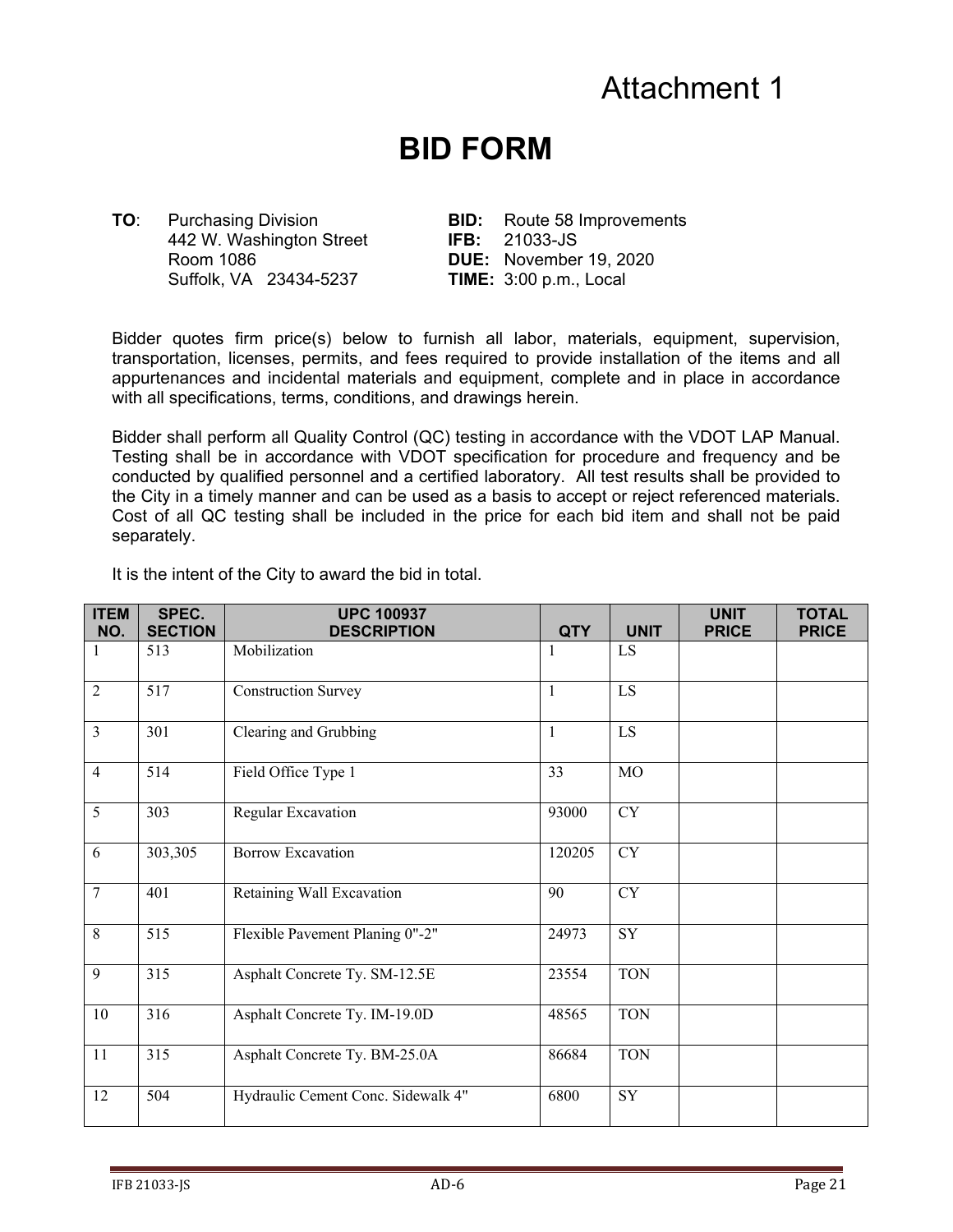| <b>ITEM</b> | SPEC.            | <b>UPC 100937</b>                     |                |                            | <b>UNIT</b>  | <b>TOTAL</b> |
|-------------|------------------|---------------------------------------|----------------|----------------------------|--------------|--------------|
| NO.         | <b>SECTION</b>   | <b>DESCRIPTION</b>                    | <b>QTY</b>     | <b>UNIT</b>                | <b>PRICE</b> | <b>PRICE</b> |
| 13          | 504              | Hydraulic Cement Conc. Sidewalk 7"    | 925            | SY                         |              |              |
| 14          | 305              | Geotextile Subgrade Stabilization     | 119430         | $\overline{\text{SY}}$     |              |              |
| 15          | <b>ATTD</b>      | Crusher Run Aggr. No. 25 or 26        | 1245           | <b>TON</b>                 |              |              |
| 16          | 316              | Concrete Entrance Pave. 7"            | 421            | SY                         |              |              |
| 17          | 308,309          | Aggr. Base Matl. Ty. I No. 21A OR 21B | 57746          | <b>TON</b>                 |              |              |
| $18\,$      | 502              | Std. Curb CG-2                        | 3610           | $\rm LF$                   |              |              |
| 19          | 502              | Radial Curb CG-2                      | 170            | $\rm LF$                   |              |              |
| 20          | 502              | Std. Curb CG-3                        | 19995          | LF                         |              |              |
| 21          | 502              | Radial Curb CG-3                      | 6342           | $\rm LF$                   |              |              |
| $22\,$      | 502              | Std. Comb. Curb & Gutter CG-6         | 3055           | $\rm LF$                   |              |              |
| 23          | $\overline{502}$ | Rad. Comb. Curb & Gutter CG-6         | 658            | $\rm LF$                   |              |              |
| 24          | 502              | Std. Comb. Curb & Gutter CG-7         | 19673          | $\rm LF$                   |              |              |
| 25          | 502              | Rad. Comb. Curb & Gutter CG-7         | 9113           | $\rm LF$                   |              |              |
| 26          | 502              | Entrance Gutter CG-9D                 | 1945           | $\overline{\text{SY}}$     |              |              |
| 27          | 502              | <b>Entrance Gutter CG-13</b>          | 1556           | SY                         |              |              |
| $28\,$      | 504              | CG-12 Detectable Warning Surface      | 257            | SY                         |              |              |
| $29\,$      | 502              | Median Strip MS-1                     | 491            | ${\rm SY}$                 |              |              |
| 30          | 505              | Guardrail GR-MGS1                     | 270            | $\rm LF$                   |              |              |
| 31          | 505              | Guardrail GR-MGS2                     | $\overline{2}$ | EA                         |              |              |
| 32          | 505              | Guardrail GR-MGS3                     | 2              | $\rm EA$                   |              |              |
| 33          | 505              | Guardrail GR-2                        | 13             | LF                         |              |              |
| 34          | 505              | Guardrail GR-9                        | $\mathbf{1}$   | EA                         |              |              |
| 35          | 505              | Guardrail GR-11                       | $\mathbf{1}$   | $\mathop{\rm EA}\nolimits$ |              |              |
| 36          | 505              | Fixed Object Attach, GR-FOA-2 TY. 1   | $\mathbf{1}$   | $\mathop{\text{EA}}$       |              |              |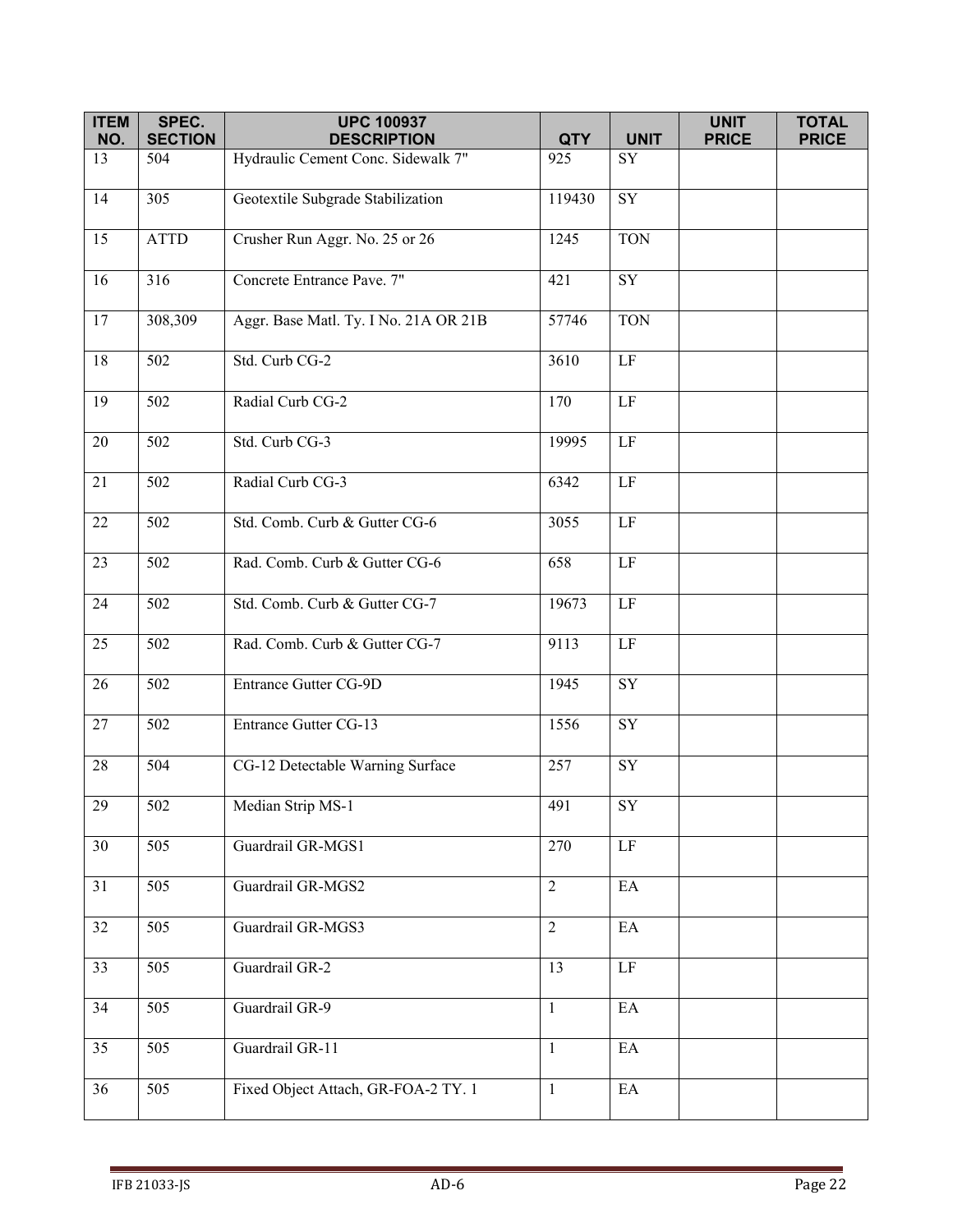| <b>ITEM</b><br>NO. | SPEC.<br><b>SECTION</b> | <b>UPC 100937</b><br><b>DESCRIPTION</b> | <b>QTY</b>     | <b>UNIT</b>                | <b>UNIT</b><br><b>PRICE</b> | <b>TOTAL</b><br><b>PRICE</b> |
|--------------------|-------------------------|-----------------------------------------|----------------|----------------------------|-----------------------------|------------------------------|
| 37                 | 505                     | Fixed Object Attach, GR-FOA-2 TY. 2     | 1              | EA                         |                             |                              |
| 38                 | 506                     | Retaining Wall RW-3                     | 15             | <b>CY</b>                  |                             |                              |
| 39                 | 302                     | 12" Conc. Pipe                          | 74             | $\rm LF$                   |                             |                              |
| 40                 | 302                     | 15" Conc. Pipe                          | 8423           | $\rm LF$                   |                             |                              |
| 41                 | 302                     | 18" Conc. Pipe                          | 3336           | $\rm LF$                   |                             |                              |
| 42                 | 302                     | 24" Conc. Pipe                          | 6274           | $\rm LF$                   |                             |                              |
| 43                 | 302                     | 30" Conc. Pipe                          | 6629           | $\rm LF$                   |                             |                              |
| 44                 | 302                     | 36" Conc. Pipe                          | 1659           | $\overline{LF}$            |                             |                              |
| 45                 | $\overline{302}$        | 42" Conc. Pipe                          | 868            | $\overline{LF}$            |                             |                              |
| 46                 | 302                     | 48" Conc. Pipe                          | 363            | $\rm LF$                   |                             |                              |
| 47                 | $\overline{302}$        | 30" x 19" Elliptical Conc. Pipe         | 104            | $\overline{LF}$            |                             |                              |
| 48                 | 320                     | 42" x 27" Elliptical Conc. Pipe         | 188            | $\overline{LF}$            |                             |                              |
| 49                 | 302                     | 45" x 29" Elliptical Conc. Pipe         | 50             | $\rm LF$                   |                             |                              |
| 50                 | 302                     | 12" End Section ES-1                    | $\overline{3}$ | EA                         |                             |                              |
| 51                 | 302                     | 15" End Section ES-1                    | 17             | EA                         |                             |                              |
| 52                 | 302                     | 18" End Section ES-1                    | 5              | EA                         |                             |                              |
| 53                 | 302                     | 24" End Section ES-1                    | $\overline{4}$ | EA                         |                             |                              |
| 54                 | 302                     | 30" End Section ES-1                    | $\overline{2}$ | $\mathop{\rm EA}\nolimits$ |                             |                              |
| 55                 | 302                     | 36" End Section ES-1                    | $\overline{3}$ | $\mathop{\rm EA}\nolimits$ |                             |                              |
| $\overline{56}$    | 302                     | 42" End Section ES-1                    | 3              | EA                         |                             |                              |
| 57                 | 302                     | 48" End Section ES-1                    | $\mathbf{1}$   | $\mathop{\rm EA}\nolimits$ |                             |                              |
| 58                 | 302                     | 30" x 19" End Section ES-1A             | $\mathbf{1}$   | EA                         |                             |                              |
| 59                 | 302                     | 42" x 27" End Section ES-1A             | $\mathbf{1}$   | EA                         |                             |                              |
| 60                 | $\overline{302}$        | 45" x 29" End Section ES-1A             | $\mathbf{1}$   | $\mathop{\rm EA}\nolimits$ |                             |                              |
| 61                 | $\overline{303}$        | Minor Structure Excav. Pipe Culvert     | 747            | CY                         |                             |                              |
| 62                 | 303                     | Minor Structure Excav. Box Culvert      | 490            | <b>CY</b>                  |                             |                              |
| $\overline{63}$    | $\overline{302}$        | Drop Inlet DI-1                         | 6              | $E$ A                      |                             |                              |
| 64                 | 302                     | Drop Inlet DI-2A, L=3.5'                | $\overline{2}$ | EA                         |                             |                              |
| 65                 | 302                     | Drop Inlet DI-2B, L=4'                  | 9              | EA                         |                             |                              |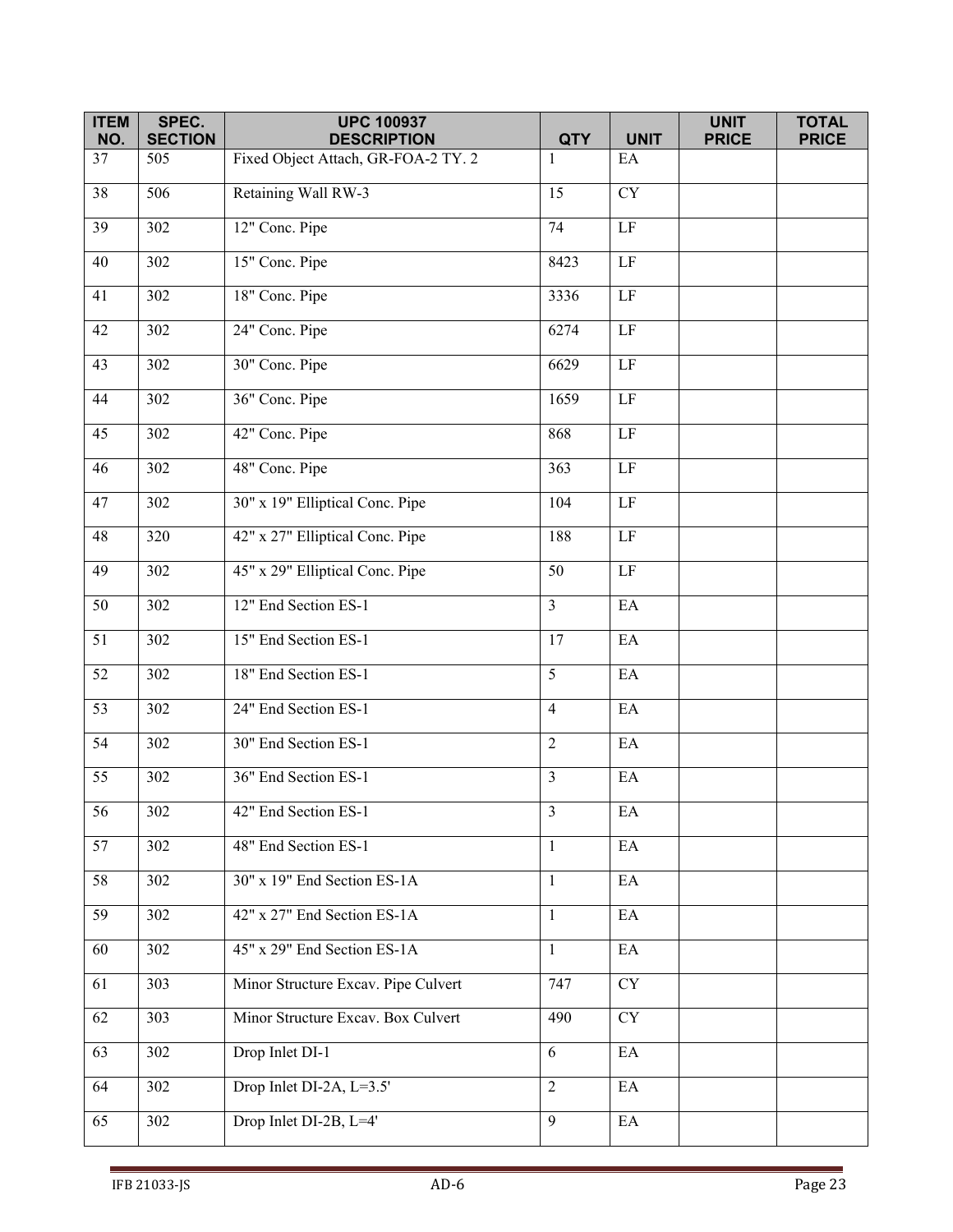| <b>ITEM</b><br>NO. | SPEC.<br><b>SECTION</b> | <b>UPC 100937</b><br><b>DESCRIPTION</b> | <b>QTY</b>      | <b>UNIT</b>                | <b>UNIT</b><br><b>PRICE</b> | <b>TOTAL</b><br><b>PRICE</b> |
|--------------------|-------------------------|-----------------------------------------|-----------------|----------------------------|-----------------------------|------------------------------|
| 66                 | 302                     | Drop Inlet DI-2B, L=6'                  | $7\phantom{.0}$ | EA                         |                             |                              |
|                    |                         |                                         |                 |                            |                             |                              |
| 67                 | 302                     | Drop Inlet DI-2B, L=8'                  | $\mathbf{1}$    | $\mathop{\rm EA}\nolimits$ |                             |                              |
| 68                 | 302                     | Drop Inlet DI-2B, L=14'                 | $\mathbf{1}$    | $\mathop{\rm EA}\nolimits$ |                             |                              |
| 69                 | 302                     | Drop Inlet DI-2BB, L=4'                 | $\overline{3}$  | EA                         |                             |                              |
| $70\,$             | 302                     | Drop Inlet DI-2BB, L=6'                 | $\mathbf{1}$    | $\rm EA$                   |                             |                              |
| 71                 | 302                     | Drop Inlet DI-2BB, L=8'                 | $\mathbf{1}$    | $\rm EA$                   |                             |                              |
| $72\,$             | 302                     | Drop Inlet DI-2C, L=6'                  | $\mathbf{1}$    | EA                         |                             |                              |
| 73                 | 302                     | Drop Inlet DI-2C, L=20'                 | $\mathbf{1}$    | EA                         |                             |                              |
| 74                 | 302                     | Drop Inlet DI-2D, L=4.67'               | $\mathbf{1}$    | $\rm EA$                   |                             |                              |
| 75                 | 302                     | Drop Inlet DI-2E, L=4'                  | $\mathbf{1}$    | $\mathop{\rm EA}\nolimits$ |                             |                              |
| 76                 | 302                     | Drop Inlet DI-2EE, L=6'                 | $\mathbf{1}$    | $\rm EA$                   |                             |                              |
| $77\,$             | 302                     | Drop Inlet DI-2EE, L=8'                 | $\mathbf{1}$    | EA                         |                             |                              |
| $78\,$             | 302                     | Drop Inlet DI-3A, L=2.5'                | 5               | EA                         |                             |                              |
| 79                 | 302                     | Drop Inlet DI-3AA, L=2.5'               | $\mathbf{1}$    | $\rm EA$                   |                             |                              |
| 80                 | 302                     | Drop Inlet DI-3B, L=4'                  | 35              | $\mathop{\rm EA}\nolimits$ |                             |                              |
| 81                 | 302                     | Drop Inlet DI-3B, L=6'                  | 38              | EA                         |                             |                              |
| 82                 | 302                     | Drop Inlet DI-3B, L=8'                  | 26              | $\mathop{\rm EA}\nolimits$ |                             |                              |
| 83                 | 302                     | Drop Inlet DI-3B, L=12'                 | $\mathbf{1}$    | $\rm EA$                   |                             |                              |
| 84                 | 302                     | Drop Inlet DI-3B, L=14'                 | $\overline{2}$  | $\rm EA$                   |                             |                              |
| 85                 | 302                     | Drop Inlet DI-3BB, L=4'                 | $\overline{4}$  | $\rm EA$                   |                             |                              |
| 86                 | 302                     | Drop Inlet DI-3BB, L=6'                 | $\overline{7}$  | $\mathop{\rm EA}\nolimits$ |                             |                              |
| 87                 | 302                     | Drop Inlet DI-3BB, L=8'                 | $\overline{3}$  | $\rm EA$                   |                             |                              |
| 88                 | 302                     | Drop Inlet DI-3BB, L=10'                | $\overline{2}$  | $\mathop{\rm EA}\nolimits$ |                             |                              |
| 89                 | 302                     | Drop Inlet DI-3BB, L=16'                | $\mathbf{1}$    | $\rm EA$                   |                             |                              |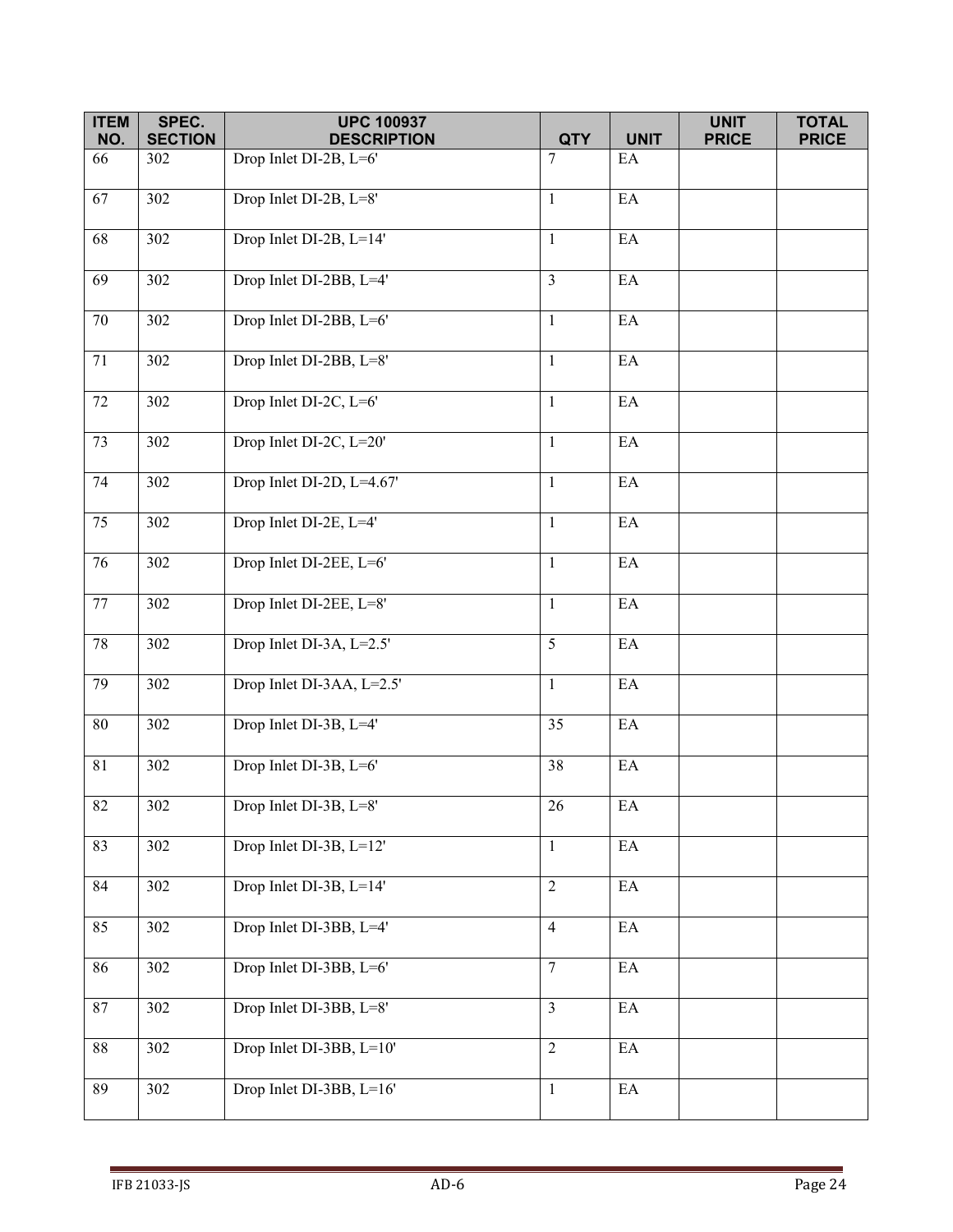| <b>ITEM</b><br>NO. | SPEC.<br><b>SECTION</b> | <b>UPC 100937</b><br><b>DESCRIPTION</b> | <b>QTY</b>     | <b>UNIT</b>                | <b>UNIT</b><br><b>PRICE</b> | <b>TOTAL</b><br><b>PRICE</b> |
|--------------------|-------------------------|-----------------------------------------|----------------|----------------------------|-----------------------------|------------------------------|
| 90                 | 302                     | Drop Inlet DI-3C, L=6'                  | 5              | EA                         |                             |                              |
| 91                 | $\overline{3}02$        | Drop Inlet DI-3C, L=8'                  | 2              | EA                         |                             |                              |
|                    |                         |                                         |                |                            |                             |                              |
| 92                 | 302                     | Drop Inlet DI-3C, L=10'                 | $\overline{2}$ | EA                         |                             |                              |
| 93                 | 302                     | Drop Inlet DI-3C, L=12'                 | $\overline{4}$ | EA                         |                             |                              |
| 94                 | 302                     | Drop Inlet DI-3C, L=20'                 | $\overline{3}$ | $\rm EA$                   |                             |                              |
| 95                 | 302                     | Drop Inlet DI-3CC, L=12'                | $\mathbf{1}$   | EA                         |                             |                              |
| 96                 | 302                     | Drop Inlet DI-4A, L=4'                  | $\overline{2}$ | $\mathop{\rm EA}\nolimits$ |                             |                              |
| 97                 | $\overline{3}02$        | Drop Inlet DI-4AA, L=4'                 | $\mathbf{1}$   | $\mathop{\rm EA}\nolimits$ |                             |                              |
| 98                 | 302                     | Drop Inlet DI-4B, L=6'                  | 9              | EA                         |                             |                              |
| 99                 | 302                     | Drop Inlet DI-4B, L=8'                  | $\mathbf{1}$   | EA                         |                             |                              |
| 100                | 302                     | Drop Inlet DI-4BB, L=6'                 | $\overline{3}$ | $\rm EA$                   |                             |                              |
| 101                | 302                     | Drop Inlet DI-4BB, L=8'                 | $\overline{2}$ | EA                         |                             |                              |
| 102                | 302                     | Drop Inlet DI-4C, L=20'                 | $\mathbf{1}$   | $\mathop{\rm EA}\nolimits$ |                             |                              |
| 103                | 302                     | Drop Inlet DI-5, Grate A Type I         | 8              | $\mathop{\rm EA}\nolimits$ |                             |                              |
| 104                | 302                     | Manhole, MH-1 or 2                      | 204            | $\rm LF$                   |                             |                              |
| 105                | 302                     | Frame & Cover, MH-1                     | 34             | EA                         |                             |                              |
| 106                | 414                     | Erosion Control Stone EC-1, CL I        | 283            | <b>TON</b>                 |                             |                              |
| 107                | 510                     | Modify Existing Structure               | 8              | EA                         |                             |                              |
| 108                | 302                     | Storm Water Man. Drain Structure, SWM-1 | 17             | LF                         |                             |                              |
| 109                | <b>PLAN</b>             | <b>Aquatic Bench Planting</b>           | 2380           | ${\rm SY}$                 |                             |                              |
| 110                | 302                     | Concrete Class A4 Box Culvert           | 201            | <b>CY</b>                  |                             |                              |
| 111                | 302,406                 | Reinf. Steel (Box Culvert)              | 35140          | $\rm LB$                   |                             |                              |
| 112                | 704                     | Type B Class I Pvmt Line Mrkg 4"        | 33936          | LF                         |                             |                              |
| 113                | 704                     | Type B Class I Pvmt Line Mrkg 6"        | 72492          | $\rm LF$                   |                             |                              |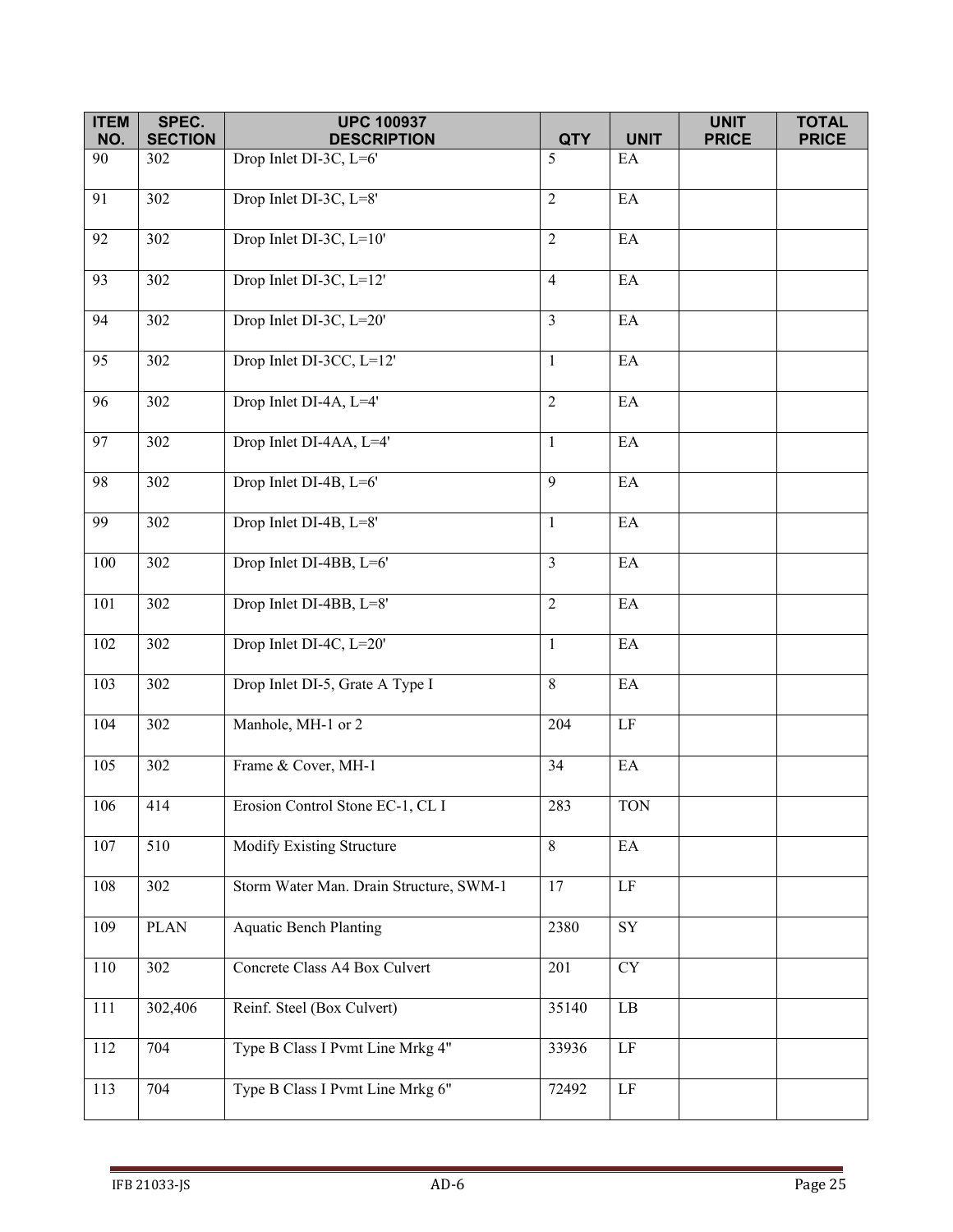| <b>ITEM</b> | SPEC.          | <b>UPC 100937</b>                                           |                |                            | <b>UNIT</b>  | <b>TOTAL</b> |
|-------------|----------------|-------------------------------------------------------------|----------------|----------------------------|--------------|--------------|
| NO.         | <b>SECTION</b> | <b>DESCRIPTION</b>                                          | <b>QTY</b>     | <b>UNIT</b>                | <b>PRICE</b> | <b>PRICE</b> |
| 114         | 704            | Type B Class I Pvmt Line Mrkg 24"                           | 3455           | LF                         |              |              |
| 115         | 704            | Pvmt Symb Mrkg Sgl Turn Arrow Ty B Cl I                     | 156            | $\mathop{\rm EA}\nolimits$ |              |              |
| 116         | 704            | Pvmt Symb Mrkg Dbl Turn Arrow Ty B Cl I                     | 9              | EA                         |              |              |
| 117         | 704            | Pvmt Message Mrkg "SCHOOL"                                  | $\overline{2}$ | EA                         |              |              |
| 118         | 704            | Pvmt Symb Mrkg Lane Reduction Arrow Ty B<br>Cl <sub>I</sub> | $\mathfrak{Z}$ | EA                         |              |              |
| 119         | 704            | Pvmt Symb Mrkg Yield 1" x 1.5" Ty B Cl I                    | 9              | EA                         |              |              |
| 120         | 701            | <b>Sign Panel</b>                                           | 293            | $\rm{SF}$                  |              |              |
| 121         | 700            | Sign Post STP-1, 2-1/2", 12 Gage                            | 1221           | LF                         |              |              |
| 122         | 700            | Conc. Sign Foundation STP-1, Type A                         | 111            | EA                         |              |              |
| 123         | 510            | Relocate Exist. I Post Ground Mount Sign<br>Panel           | 67             | EA                         |              |              |
| 124         | 303            | Temp. Silt Fence Type A                                     | 22475          | LF                         |              |              |
| 125         | 303            | Inlet Protection, Type A                                    | 17             | EA                         |              |              |
| 126         | 303            | Inlet Protection, Type B                                    | 202            | EA                         |              |              |
| 127         | 303            | Turbidity Curtain, Ty. III                                  | 60             | $\rm LF$                   |              |              |
| 128         | 303            | Check Dam. Rock Ty. II                                      | 243            | EA                         |              |              |
| 129         | 303            | Culvert Inlet Protection                                    | 11             | EA                         |              |              |
| 130         | 606            | Rolled Erosion Ctrl Product EC-3 Type 3                     | 1680           | SY                         |              |              |
| 131         | 602            | Topsoil Class A 2"                                          | 3000           | $\overline{\text{CY}}$     |              |              |
| 132         | 602            | Topsoil Class B 2"                                          | 3000           | <b>CY</b>                  |              |              |
| 133         | 603            | Regular Seed                                                | 4000           | $\rm LB$                   |              |              |
| 134         | 603            | Overseeding                                                 | 2500           | $\rm LB$                   |              |              |
| 135         | 603            | Temporary Seed                                              | 2500           | $\rm LB$                   |              |              |
| 136         | 603            | Fertilizer                                                  | 40000          | $\rm LB$                   |              |              |
| 137         | 603            | Lime                                                        | 40             | <b>TON</b>                 |              |              |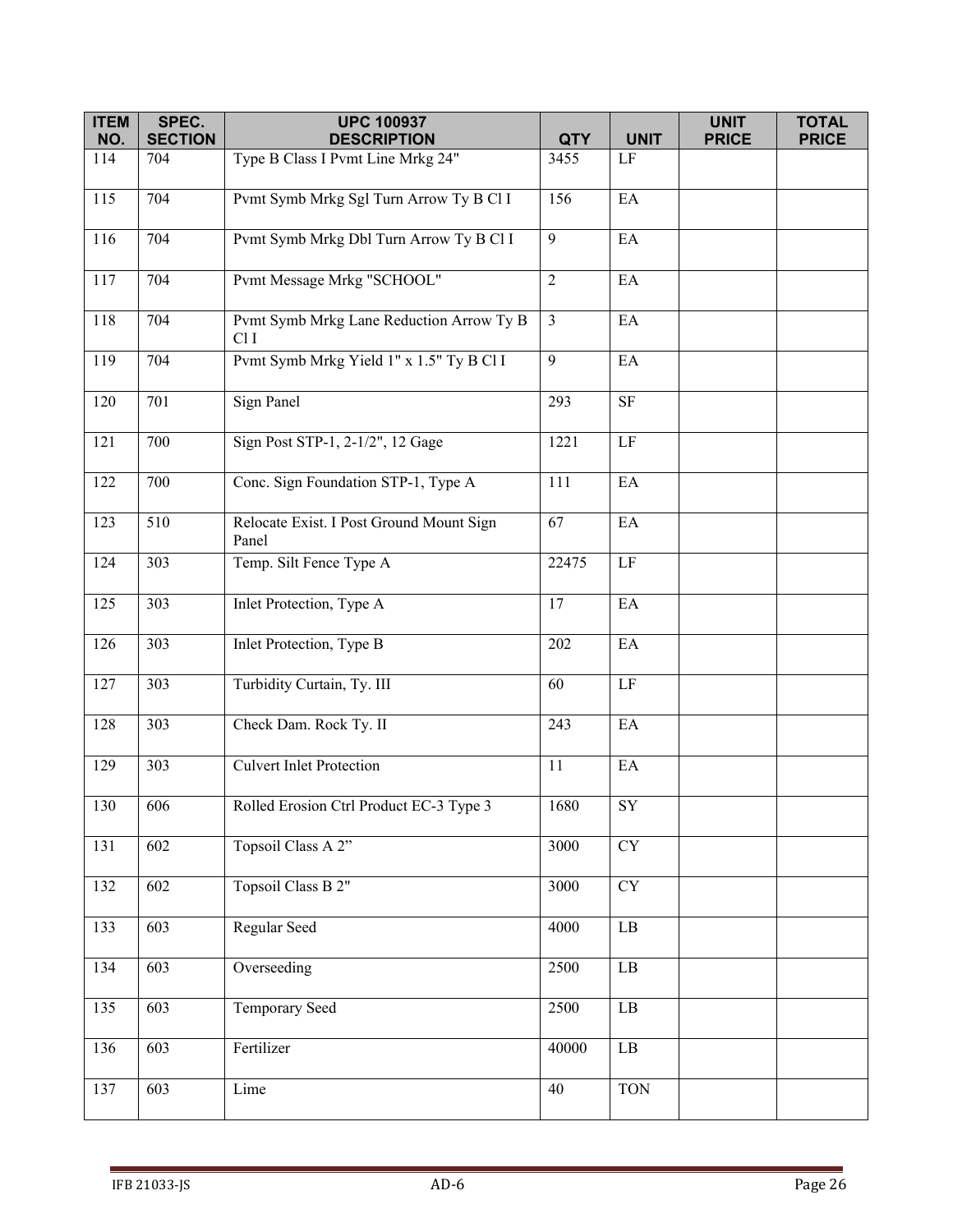| <b>ITEM</b> | SPEC.            | <b>UPC 100937</b>                               |                     |                            | <b>UNIT</b>  | <b>TOTAL</b> |
|-------------|------------------|-------------------------------------------------|---------------------|----------------------------|--------------|--------------|
| NO.         | <b>SECTION</b>   | <b>DESCRIPTION</b><br>Demo of Pavement Flexible | <b>QTY</b><br>29000 | <b>UNIT</b><br>SY          | <b>PRICE</b> | <b>PRICE</b> |
| 138         | 508              |                                                 |                     |                            |              |              |
| 139         | 508              | Demo of Pavement Rigid                          | 10300               | SY                         |              |              |
| 140         | 508              | <b>Obscuring Roadway</b>                        | 10.2                | <b>UNIT</b>                |              |              |
| 141         | 505              | Remove Existing Guardrail Terminal              | 6                   | EA                         |              |              |
| 142         | 505              | Remove Existing Guardrail                       | 860                 | LF                         |              |              |
| 143         | 510              | Remove/Relocate Exist. Mailbox                  | 106                 | EA                         |              |              |
| 144         | 510              | Remove Exist Pipe                               | 7392                | $\rm LF$                   |              |              |
| 145         | $\overline{510}$ | Remove Exist Drainage Structure                 | $\overline{52}$     | EA                         |              |              |
| 146         | 509              | Flowable Backfill                               | 80                  | <b>CY</b>                  |              |              |
| 147         | 516              | Closing Well                                    | 10                  | EA                         |              |              |
| 148         | 605              | Tree Natchez Crape Myrtle                       | $\overline{12}$     | EA                         |              |              |
| 149         | 605              | Tree Little Gem Magnolia                        | 12                  | EA                         |              |              |
| 150         | 605              | Tree Willow Oak                                 | 5                   | EA                         |              |              |
| 151         | $\overline{605}$ | Tree Bosque Elm                                 | $\overline{4}$      | EA                         |              |              |
| 152         | 605              | Shrub Steeds Holly                              | 21                  | EA                         |              |              |
| 153         | 605              | Shrub Nellie Stephens Holly                     | 11                  | EA                         |              |              |
| 154         | $\overline{605}$ | Shrub Sargents Juniper                          | 50                  | EA                         |              |              |
| 155         | 605              | Shrub Ruby Loropetalum Fringe Flower            | 20                  | $\rm EA$                   |              |              |
| 156         | 605              | Shrub Autumn Bravo Encore Azalea                | 21                  | $\mathop{\rm EA}\nolimits$ |              |              |
| 157         | $\overline{605}$ | Shrub Double Knock Out Red Rose                 | $\overline{8}$      | EA                         |              |              |
| 158         | <b>PLAN</b>      | 4' High Ornamental Fence                        | 155                 | LF                         |              |              |
| 159         | PLAN             | Masonry Columns                                 | $\overline{2}$      | $\mathop{\rm EA}\nolimits$ |              |              |
| 160         | 700              | 4 Conductor Cable                               | 48367               | LF                         |              |              |
| 161         | 700              | 6 Conductor Cable                               | 20750               | $\rm LF$                   |              |              |
| 162         | 808              | Fiber Optic Cable 144 Strand                    | 14574               | $\rm LF$                   |              |              |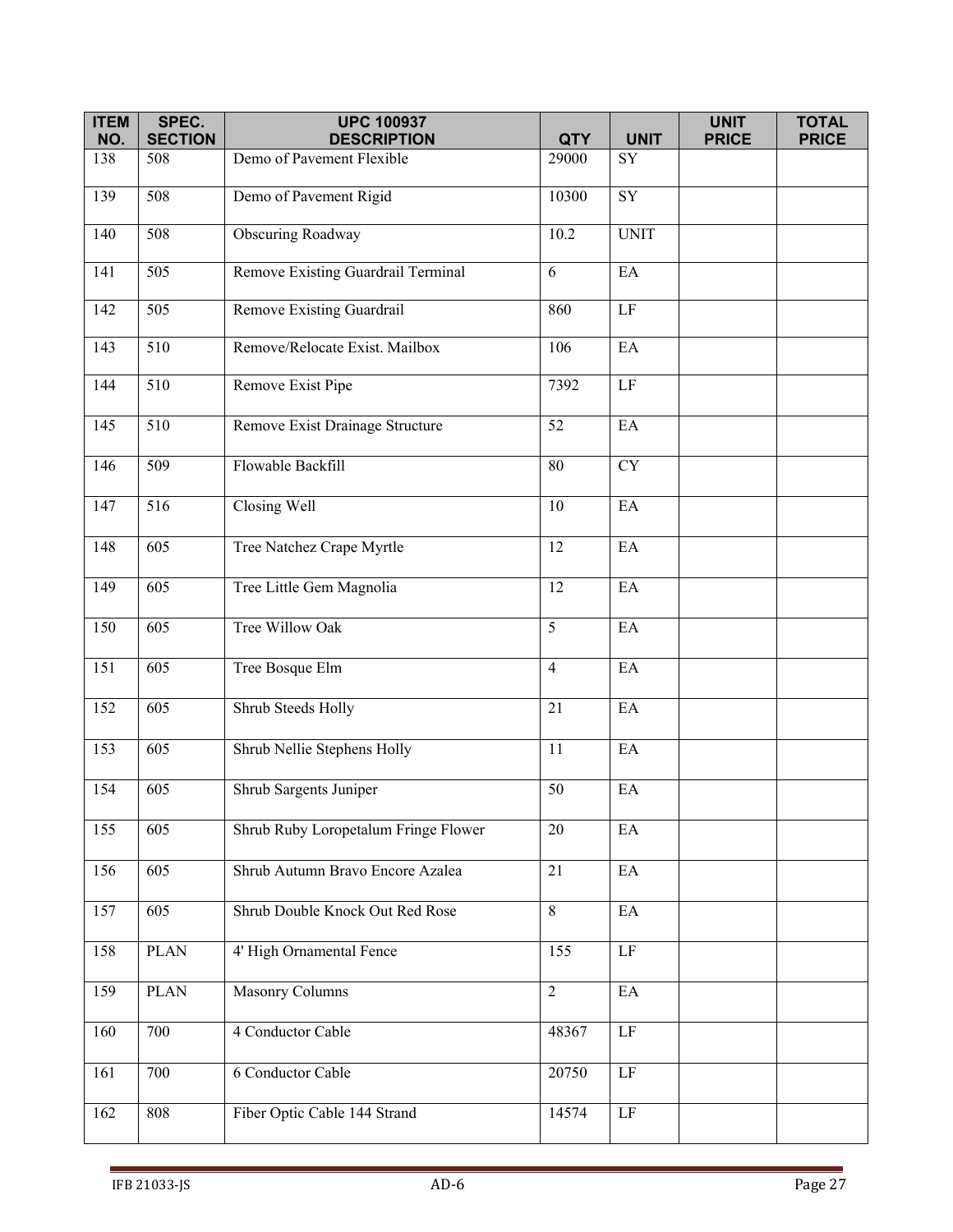| <b>ITEM</b> | SPEC.          | <b>UPC 100937</b>                                       |                |                            | <b>UNIT</b>  | <b>TOTAL</b> |
|-------------|----------------|---------------------------------------------------------|----------------|----------------------------|--------------|--------------|
| NO.         | <b>SECTION</b> | <b>DESCRIPTION</b>                                      | <b>QTY</b>     | <b>UNIT</b>                | <b>PRICE</b> | <b>PRICE</b> |
| 163         | 808            | Fiber Optic Drop Cable 12 Strand                        | 364            | $\rm LF$                   |              |              |
| 164         | 510            | Modify Underground Splice Enclosure                     | $\mathbf{1}$   | $E\overline{A}$            |              |              |
| 165         | 808            | Underground Splice Enclosure                            | $\overline{4}$ | EA                         |              |              |
| 166         | 809            | Managed Field Ethernet Switch 100 MBPS                  | $\overline{4}$ | EA                         |              |              |
| 167         | 809            | Distribution SFP Module 100 MBPS, LC, and<br>Short Haul | 8              | $\mathop{\rm EA}\nolimits$ |              |              |
| 168         | 700            | 2" PVC Conduit (SCH. 40)                                | 12784          | $\rm LF$                   |              |              |
| 169         | 700            | 2" HDPE Conduit (SCH. 80)                               | 2967           | $\rm LF$                   |              |              |
| 170         | 700            | Trench Excavation ECI-1                                 | 12784          | $\rm LF$                   |              |              |
| 171         | 700            | Bored Conduit 2"                                        | 2967           | $\rm LF$                   |              |              |
| 172         | 700            | Junction Box JB-S1                                      | 118            | EA                         |              |              |
| 173         | 700            | Junction Box JB-S2                                      | 53             | $\mathop{\rm EA}\nolimits$ |              |              |
| 174         | 700            | Junction Box JB-S3                                      | 5              | EA                         |              |              |
| 175         | 700            | Electrical Service SE-9 Type B                          | $\overline{2}$ | EA                         |              |              |
| 176         | 705            | Control Center CCW-1 Type B                             | $\overline{2}$ | EA                         |              |              |
| 177         | <b>ATTD</b>    | <b>Lighting Controller Gateway</b>                      | $\overline{2}$ | EA                         |              |              |
| 178         | <b>ATTD</b>    | <b>Lighting Controller Node</b>                         | 180            | EA                         |              |              |
| 179         | <b>ATTD</b>    | Roadway Luminaire (35FT MH, Dual 12FT<br>Arms, 244W)    | 67             | $\mathop{\rm EA}\nolimits$ |              |              |
| 180         | <b>ATTD</b>    | Roadway Luminaire (35FT MH, 12FT Arms,<br>244W)         | 46             | EA                         |              |              |
| 181         | <b>ATTD</b>    | City Standard Traffic Signal Cabinet                    | $\overline{3}$ | EA                         |              |              |
| 182         | <b>ATTD</b>    | City Standard Traffic Signal Controller                 | $\overline{3}$ | EA                         |              |              |
| 183         | 700            | Concrete Foundation (CF-3)                              | $\overline{3}$ | $\mathop{\rm EA}\nolimits$ |              |              |
| 184         | 703            | Uninterruptible Power Supply Cabinet<br>(Detached)      | $\overline{3}$ | $\mathop{\rm EA}\nolimits$ |              |              |
| 185         | ATTD           | Traffic UPS System with Natural Gas<br>Generator Backup | $\overline{3}$ | EA                         |              |              |
| 186         | 700            | Pedestal Pole (PF-2 15')                                | $\mathbf{1}$   | $\rm EA$                   |              |              |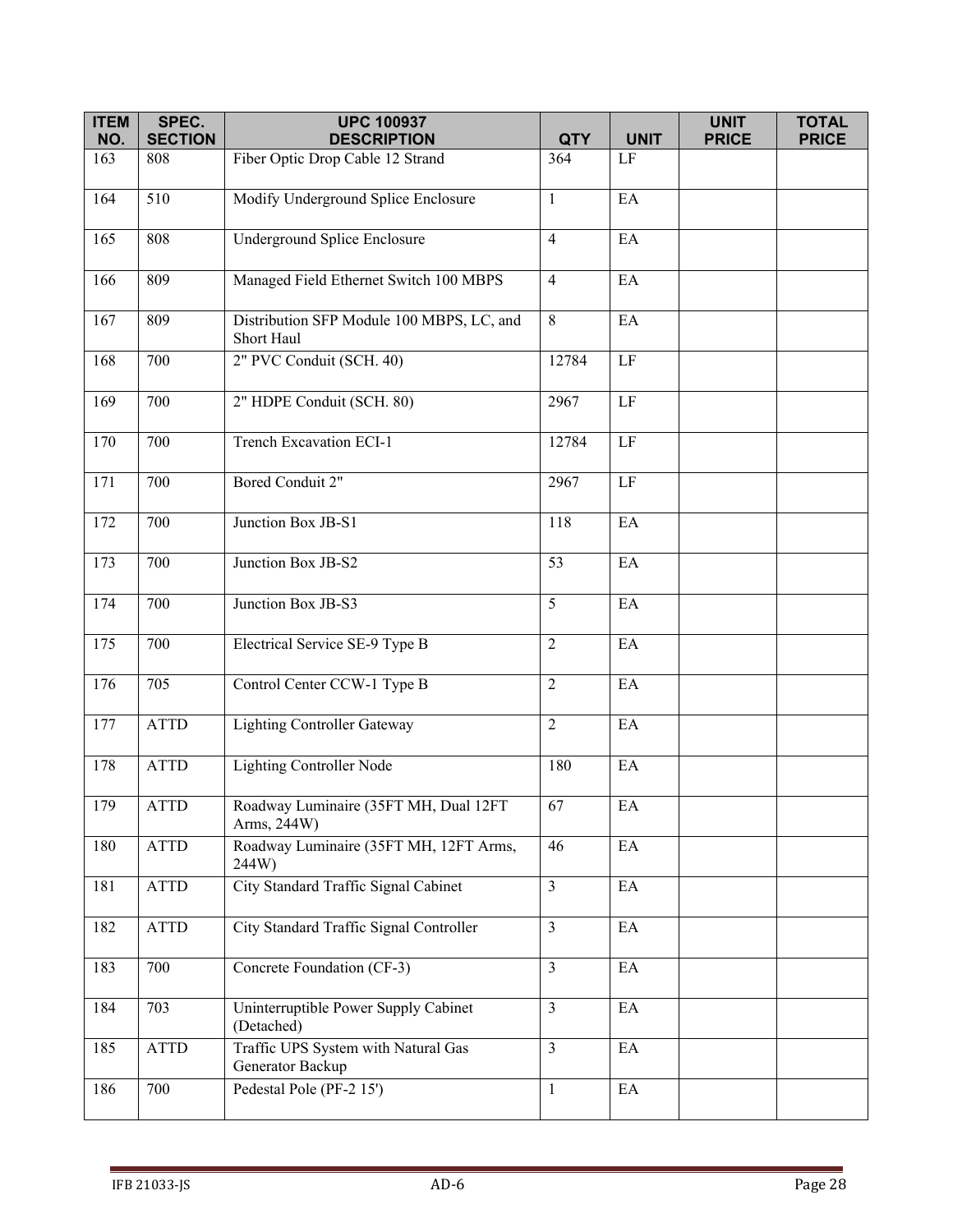| <b>ITEM</b> | SPEC.                 | <b>UPC 100937</b>                                        |                  |                            | <b>UNIT</b>  | <b>TOTAL</b> |
|-------------|-----------------------|----------------------------------------------------------|------------------|----------------------------|--------------|--------------|
| NO.<br>187  | <b>SECTION</b><br>700 | <b>DESCRIPTION</b><br>Pedestal Pole (PF-2 10')           | <b>QTY</b><br>24 | <b>UNIT</b><br>EA          | <b>PRICE</b> | <b>PRICE</b> |
|             |                       |                                                          |                  |                            |              |              |
| 188         | 700                   | Concrete Foundation (PF-2)                               | 25               | EA                         |              |              |
| 189         | 700                   | Signal Pole (MP-3, Type A)                               | $\overline{2}$   | EA                         |              |              |
| 190         | 700                   | Signal Pole (MP-3, Type D)                               | $\mathbf{1}$     | EA                         |              |              |
| 191         | 700                   | Signal Pole (MP-3, Type B1)                              | $7\overline{ }$  | $\rm EA$                   |              |              |
| 192         | 700                   | Signal Pole (MP-3, Type E1)                              | $\overline{2}$   | EA                         |              |              |
| 193         | 700                   | Mast Arm (35')                                           | $\mathbf{1}$     | EA                         |              |              |
| 194         | 700                   | Mast Arm $(40)$                                          | $\overline{2}$   | $\mathop{\rm EA}\nolimits$ |              |              |
| 195         | 700                   | Mast Arm (55')                                           | $\mathbf{1}$     | EA                         |              |              |
| 196         | 700                   | Mast Arm (65')                                           | $\overline{3}$   | EA                         |              |              |
| 197         | 700                   | Mast Arm (70')                                           | $\overline{2}$   | $\rm EA$                   |              |              |
| 198         | 700                   | Mast Arm (75')                                           | $\overline{3}$   | EA                         |              |              |
| 199         | 700                   | Concrete Foundation (PF-8, no wing walls)                | 12               | $\mathop{\rm EA}\nolimits$ |              |              |
| 200         | 703                   | Traffic Signal Head Section, (LED 12", HVS<br>Backplate) | 192              | $\mathop{\rm EA}\nolimits$ |              |              |
| 201         | 703                   | Pedestrian Signal Head (SP-8)                            | 28               | EA                         |              |              |
| 202         | 703                   | Hanger Assembly (SM-3 One-Way)                           | 62               | EA                         |              |              |
| 203         | 703                   | Hanger Assembly (SMB-1 One-Way)                          | $\mathbf{1}$     | $\mathop{\rm EA}\nolimits$ |              |              |
| 204         | 703                   | Hanger Assembly (SMB-3 One-Way)                          | 28               | $\mathbf{E}\mathbf{A}$     |              |              |
| 205         | 701                   | <b>Sign Panel</b>                                        | 189              | $\rm SF$                   |              |              |
| 206         | 703                   | Pedestrian Actuation (PA-2)                              | 26               | $\mathop{\rm EA}\nolimits$ |              |              |
| 207         | 700                   | Electrical Service (SE-5)                                | $\mathfrak{Z}$   | $\mathop{\rm EA}\nolimits$ |              |              |
| 208         | 700                   | Electrical Service Grounding Electrode (10-<br>foot)     | $\overline{3}$   | EA                         |              |              |
| 209         | 700                   | Junction Box (JB-S2)                                     | 13               | $\mathop{\rm EA}\nolimits$ |              |              |
| 210         | 700                   | Junction Box (JB-S3)                                     | $\overline{3}$   | $\mathop{\rm EA}\nolimits$ |              |              |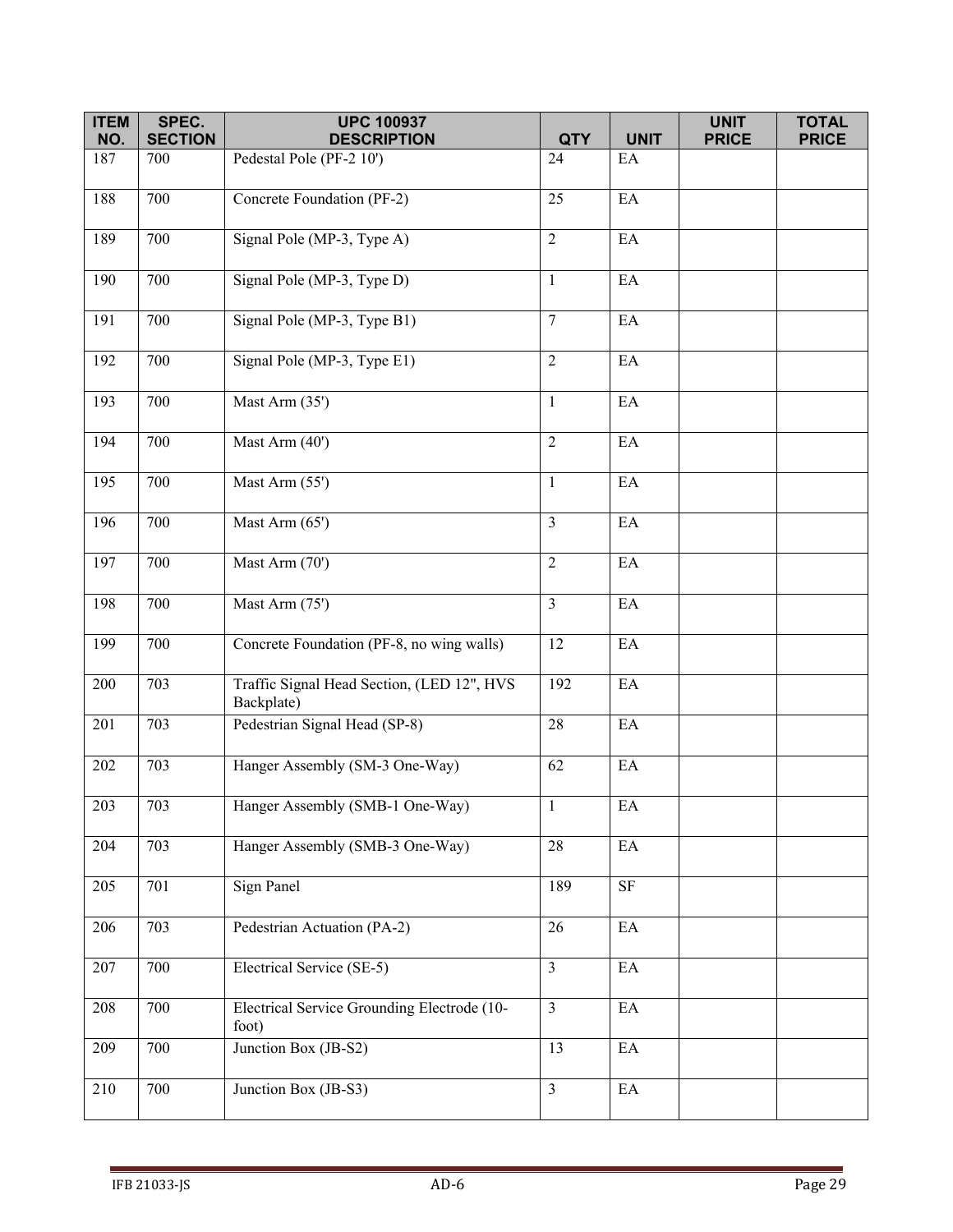| <b>ITEM</b><br>NO. | SPEC.<br><b>SECTION</b> | <b>UPC 100937</b><br><b>DESCRIPTION</b>                                                                  | <b>QTY</b>        | <b>UNIT</b>            | <b>UNIT</b><br><b>PRICE</b> | <b>TOTAL</b><br><b>PRICE</b> |
|--------------------|-------------------------|----------------------------------------------------------------------------------------------------------|-------------------|------------------------|-----------------------------|------------------------------|
| 211                | 700                     | Conduit (2" GRS)                                                                                         | 90                | LF                     |                             |                              |
| 212                | 700                     | Conduit (2" PVC)                                                                                         | 340               | $\rm LF$               |                             |                              |
| 213                | 700                     | Conduit (3" PVC)                                                                                         | 755               | $\rm LF$               |                             |                              |
| 214                | 700                     | Bored Conduit (3" HDPE)                                                                                  | 1840              | $\rm LF$               |                             |                              |
| 215                | 700                     | Conduit (4" PVC)                                                                                         | 10                | LF                     |                             |                              |
| 216                | 700                     | Bored Conduit (4" HDPE)                                                                                  | 480               | $\rm LF$               |                             |                              |
| 217                | 700                     | Conductor Cable, 1C/6 AWG                                                                                | 270               | $\rm LF$               |                             |                              |
| 218                | 700                     | Conductor Cable, 2C/14 AWG                                                                               | $\overline{66}00$ | $\overline{LF}$        |                             |                              |
| 219                | 700                     | Conductor Cable, 5C/14 AWG                                                                               | 17300             | $\rm LF$               |                             |                              |
| 220                | 700                     | Conductor Cable, 7C/14 AWG                                                                               | 6650              | $\rm LF$               |                             |                              |
| 221                | 700                     | Conductor Cable, 3C/12 AWG                                                                               | 4350              | $\rm LF$               |                             |                              |
| 222                | 703                     | <b>Emergency Vehicle Preemption Detection</b><br>System (4 Way)                                          | $\overline{4}$    | EA                     |                             |                              |
| 223                | 703                     | Emergency Vehicle Preemption Detector Cable                                                              | 4450              | LF                     |                             |                              |
| 224                | <b>ATTD</b>             | Wifi Detector                                                                                            | $\overline{3}$    | EA                     |                             |                              |
| 225                | <b>ATTD</b>             | Video Detection System                                                                                   | $\overline{3}$    | EA                     |                             |                              |
| 226                | <b>ATTD</b>             | Video Detection Cable                                                                                    | 6350              | $\rm LF$               |                             |                              |
| 227                | <b>ATTD</b>             | Pan/Tilt/Zoom Camera and Equipment                                                                       | $\overline{3}$    | EA                     |                             |                              |
| 228                | <b>ATTD</b>             | Pan/Tilt/Zoom Cable                                                                                      | 600               | $\rm LF$               |                             |                              |
| 229                | <b>ATTD</b>             | LED Internally Illuminated Street Name Sign<br>(96", Mast Arm Mounted, Single Face, Single<br>Text Line) | $\overline{9}$    | EA                     |                             |                              |
| 230                | <b>ATTD</b>             | LED Internally Illuminated Street Name Sign<br>(96", Mast Arm Mounted, Single Face, Double<br>Text Line) | $\overline{4}$    | EA                     |                             |                              |
| 231                | 700                     | Trench Excavation (ECI-1)                                                                                | 625               | LF                     |                             |                              |
| 232                | <b>ATTD</b>             | Remove Existing Signal Equipment                                                                         | $\mathbf{1}$      | $\mathbf{L}\mathbf{S}$ |                             |                              |
| 233                | 511                     | <b>Allaying Dust</b>                                                                                     | 675               | <b>HR</b>              |                             |                              |
| 234                | 512                     | Group 2 Channelizing Devices                                                                             | 845000            | <b>DAY</b>             |                             |                              |
| 235                | 512                     | Type III 3 Barricade 8'                                                                                  | 80                | EA                     |                             |                              |
| 236                | 512                     | Traffic Barrier Ser. Conc. MB-7D PC                                                                      | 6000              | $\rm LF$               |                             |                              |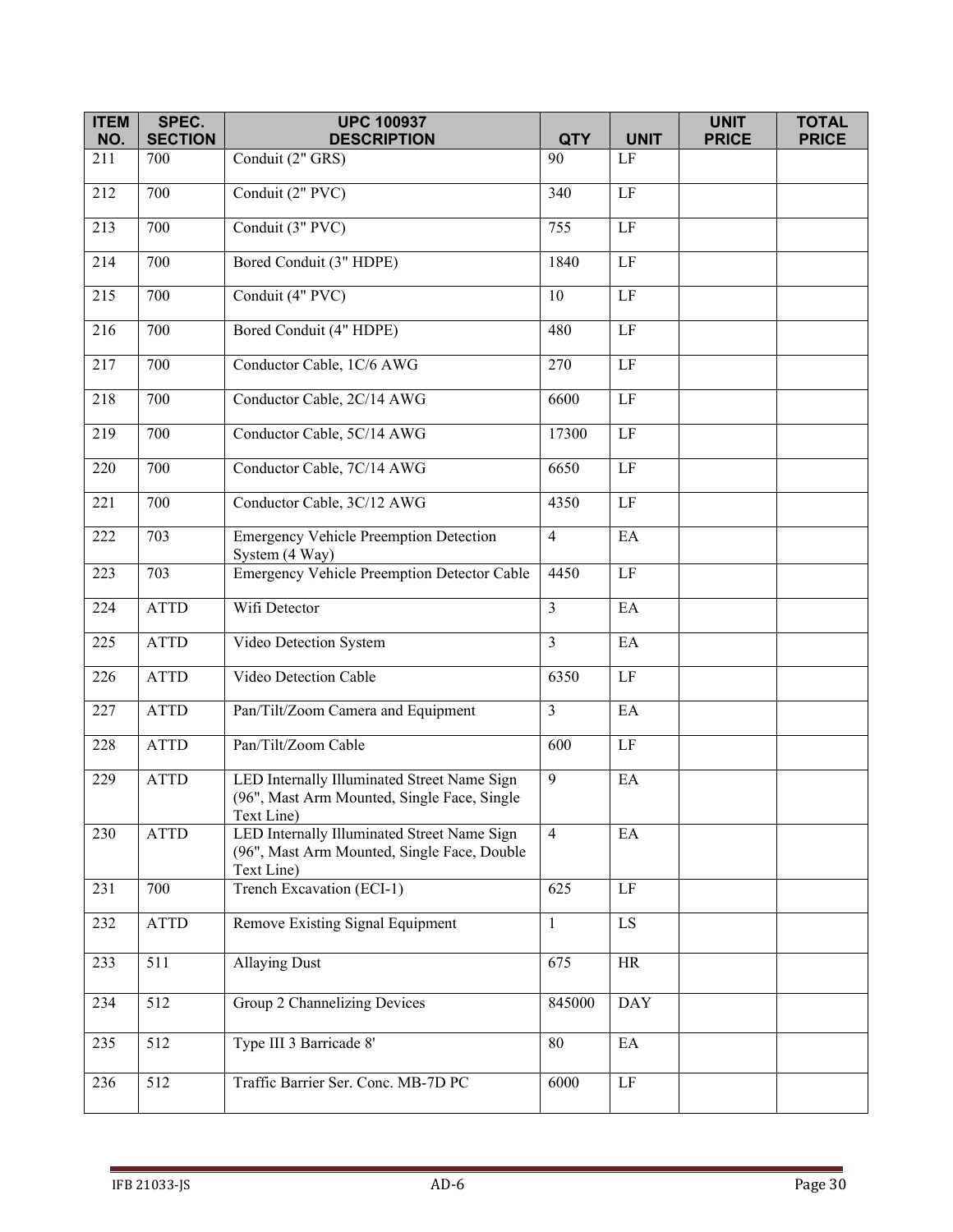| <b>ITEM</b><br>NO. | SPEC.<br><b>SECTION</b> | <b>UPC 100937</b><br><b>DESCRIPTION</b>                         | <b>QTY</b>      | <b>UNIT</b>              | <b>UNIT</b><br><b>PRICE</b> | <b>TOTAL</b><br><b>PRICE</b> |
|--------------------|-------------------------|-----------------------------------------------------------------|-----------------|--------------------------|-----------------------------|------------------------------|
| 237                | 512                     | Electronic Arrow Board                                          | 28800           | $\rm{HR}$                |                             |                              |
|                    | 512                     |                                                                 |                 |                          |                             |                              |
| 238                |                         | Truck Mounted Attenuator                                        | 21600           | <b>HR</b>                |                             |                              |
| 239                | $\overline{512}$        | Impact Atten. Ser. Ty. 1 TL-3, >=40 MPH                         | 16              | EA                       |                             |                              |
| 240                | $\overline{512}$        | Port. Changeable Mess. Sign                                     | 21600           | HR                       |                             |                              |
| 241                | 512                     | Flagger Service                                                 | 640             | HR                       |                             |                              |
| 242                | <b>ATTD</b>             | <b>Uniformed Flaggers</b>                                       | 384             | <b>HR</b>                |                             |                              |
| 243                | $\overline{512}$        | Eradication of Exist. Linear Pvmt Marking                       | 100000          | $\overline{LF}$          |                             |                              |
| 244                | 512                     | Type D Class II Temp Pvmt Mrkg 4"                               | 289343          | $\rm LF$                 |                             |                              |
| 245                | 512                     | Type D Class II Temp Pvmt Mrkg 6"                               | 11550           | $\rm LF$                 |                             |                              |
| 246                | 512                     | Type D Class II Temp Pvmt Mrkg 24"                              | 1290            | $\rm LF$                 |                             |                              |
| 247                | 512                     | Sign Wood Post 4" x 4"                                          | 1770            | $\rm LF$                 |                             |                              |
| 248                | 512                     | Temporary (Construction) Sign                                   | 2000            | <b>SF</b>                |                             |                              |
| 249                | 512                     | Temp. Pvmt Symbol Mrkg (Single Turn<br>Arrow), Ty. A            | 109             | EA                       |                             |                              |
| 250                | 512                     | Temporary Traffic Control Signal (Centerpoint<br>Drive)         | $\mathbf{1}$    | LS                       |                             |                              |
| 251                | 512                     | Temporary Traffic Control Signal (Kenyon<br>Rd/Forest Glen Dr)  | $\mathbf{1}$    | $\mathop{\hbox{\rm LS}}$ |                             |                              |
| 252                | 512                     | Temporary Traffic Control Signal (Northbrook<br>Ave/Manning Rd) | $\mathbf{1}$    | $\mathbf{L}\mathbf{S}$   |                             |                              |
| 253                | 512                     | Temporary Traffic Control Signal (Staley Dr)                    | $\mathbf{1}$    | LS                       |                             |                              |
| 254                | 520                     | Fire Hydrant                                                    | 23              | EA                       |                             |                              |
| 255                | 520                     | 3/4" Water Meter Box & Yoke                                     | $\overline{9}$  | EA                       |                             |                              |
| 256                | 520                     | 1" Water Meter Box & Yoke                                       | $5\overline{)}$ | EA                       |                             |                              |
| 257                | 520                     | 3/4" Water Service Line                                         | 275             | $\rm LF$                 |                             |                              |
| 258                | 520                     | 1" Water Service Line                                           | 372             | LF                       |                             |                              |
| 259                | 520                     | <b>Reconstruct Exist Manhole</b>                                | 20              | <b>VF</b>                |                             |                              |
| 260                | 520                     | 4" DI Water Main                                                | 45              | LF                       |                             |                              |
| 261                | 520                     | 6" DI Water Main                                                | 622             | $\rm LF$                 |                             |                              |
| 262                | 520                     | 8" DI Water Main                                                | 539             | $\rm LF$                 |                             |                              |
| 263                | 520                     | 10" DI Water Main                                               | 58              | $\rm LF$                 |                             |                              |
| 264                | 520                     | 12" DI Water Main                                               | 160             | LF                       |                             |                              |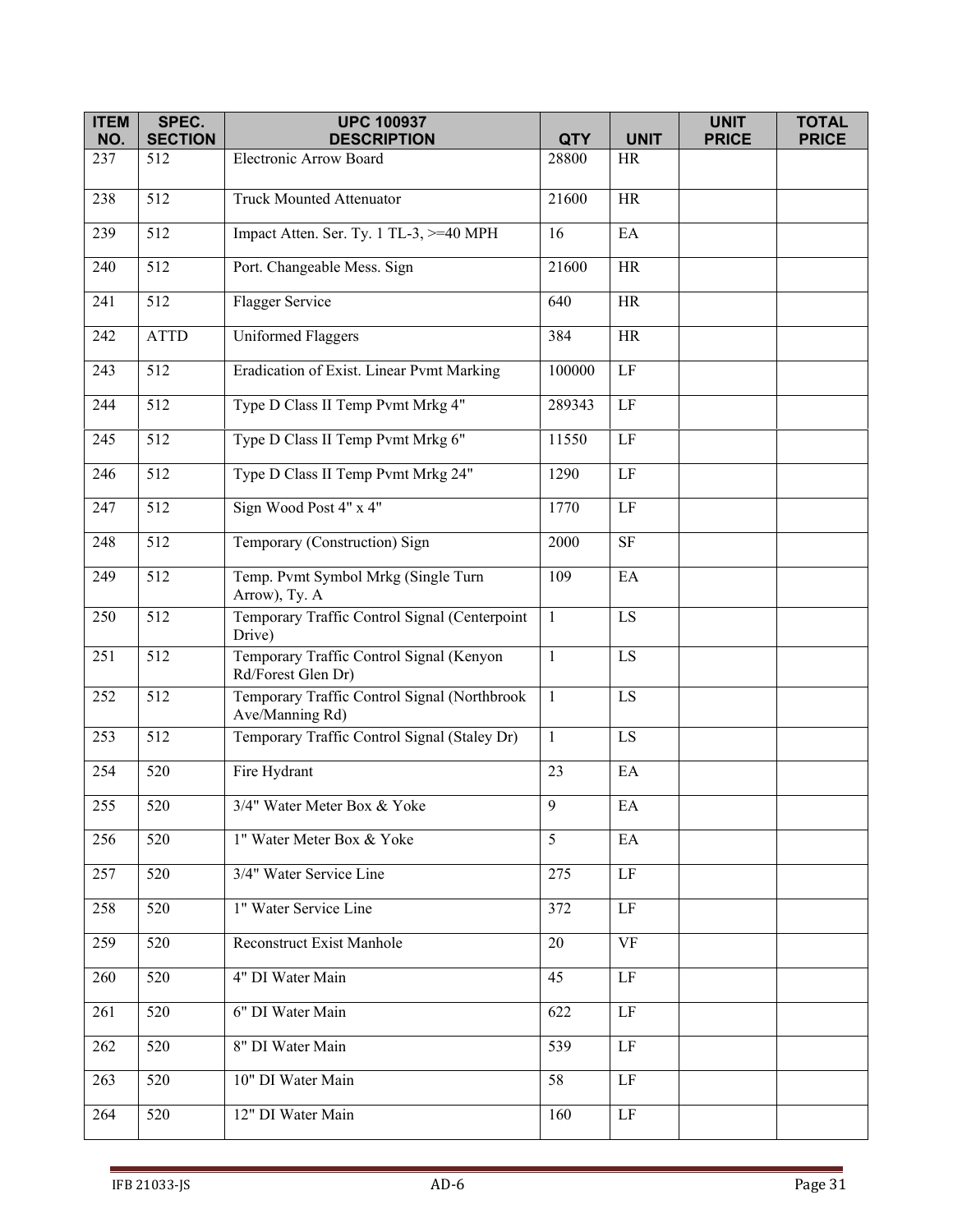| <b>ITEM</b><br>NO. | SPEC.<br><b>SECTION</b>     | <b>UPC 100937</b><br><b>DESCRIPTION</b> | <b>QTY</b>       | <b>UNIT</b>                | <b>UNIT</b><br><b>PRICE</b> | <b>TOTAL</b><br><b>PRICE</b> |
|--------------------|-----------------------------|-----------------------------------------|------------------|----------------------------|-----------------------------|------------------------------|
| 265                | 520                         | 20" DI Water Main                       | 1100             | LF                         |                             |                              |
| 266                | 520                         | 2" PVC Force Main                       | 55               | $\rm LF$                   |                             |                              |
| 267                | 520                         | 3" Water Main                           | 26               | $\rm LF$                   |                             |                              |
| 268                | 520                         | 4" DI Force Main                        | 20               | $\rm LF$                   |                             |                              |
| 269                | 520                         | 6" DI Force Main                        | 405              | $\rm LF$                   |                             |                              |
| 270                | 520                         | 8" DI Force Main                        | 43               | $\rm LF$                   |                             |                              |
| 271                | 520                         | 10" DI Force Main                       | 1448             | $\rm LF$                   |                             |                              |
| 272                | $\overline{520}$            | 4" Gate Valve & Box                     | $\mathbf{1}$     | EA                         |                             |                              |
| 273                | 520                         | 6" Gate Valve & Box                     | 10               | EA                         |                             |                              |
| 274                | 520                         | 16" Gate Valve & Box                    | $\mathbf{1}$     | EA                         |                             |                              |
| 275                | 520                         | 8"x6" Tapping Sleeve & Valve            | $\overline{4}$   | EA                         |                             |                              |
| 276                | 520                         | 20"x6" Tee                              | $\mathbf{1}$     | EA                         |                             |                              |
| 277                | 520                         | 20"x8" Tapping Sleeve & Valve           | $\overline{2}$   | EA                         |                             |                              |
| 278                | 520                         | 20" 22.5° Bend Water                    | 24               | EA                         |                             |                              |
| 279                | 520                         | 20" 45° Bend Water                      | 14               | EA                         |                             |                              |
| 280                | 520                         | 20" Sleeve Water                        | 13               | EA                         |                             |                              |
| 281                | 510                         | Adjust Exist. Aire Vent Box             | 14               | EA                         |                             |                              |
| 282                | 510                         | Adjust Exist. Valve Box                 | 52               | EA                         |                             |                              |
| 283                | 509                         | Flowable Fill Utility Abandon           | 797              | ${\rm CY}$                 |                             |                              |
| 284                | 520                         | 6" Offset Existing Pipe                 | 55               | LF                         |                             |                              |
| 285                | $\overline{520}$            | 8" Offset Existing Pipe                 | 148              | $\rm LF$                   |                             |                              |
| 286                | $\overline{520}$            | 10" Offset Existing Pipe                | $\overline{56}$  | LF                         |                             |                              |
| 287                | 520                         | 20" Offset Existing Pipe                | $\overline{115}$ | LF                         |                             |                              |
| 288                | 520                         | 24" Offset Existing Pipe                | 64               | $\rm LF$                   |                             |                              |
| 289                | 520                         | 8" DI Sanitary Sewer Pipe               | 63               | $\rm LF$                   |                             |                              |
| 290                | 520                         | Sanitary Sewer Manhole                  | $\overline{2}$   | $\mathop{\rm EA}\nolimits$ |                             |                              |
|                    | UPC 100937 TOTAL BID PRICE: |                                         |                  | $\boldsymbol{\mathsf{S}}$  |                             |                              |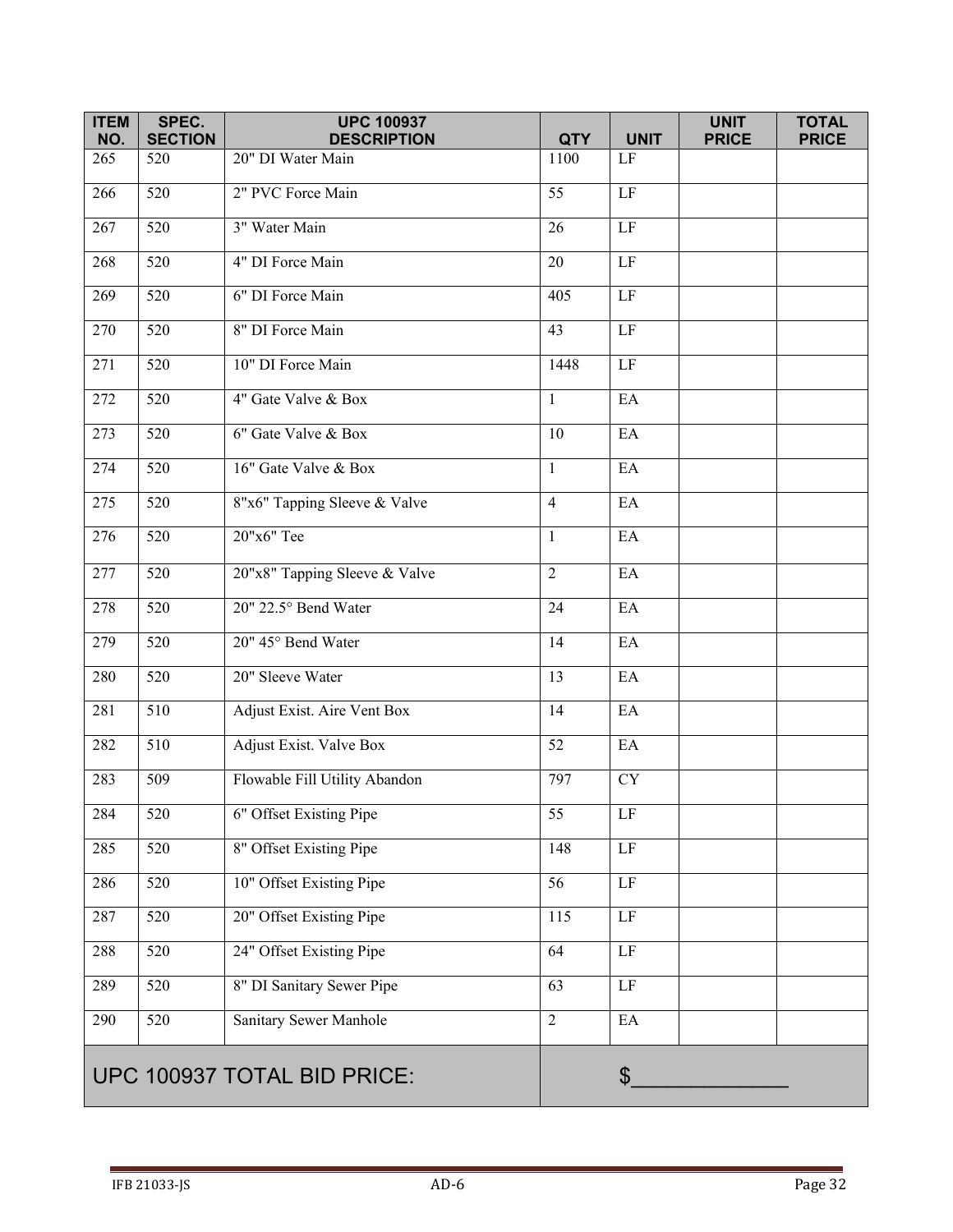| <b>ITEM</b><br>NO. | SPEC.<br><b>SECTION</b> | <b>UPC 104359</b><br><b>DESCRIPTION</b> | <b>QTY</b>   | <b>UNIT</b>     | <b>UNIT</b><br><b>PRICE</b> | <b>TOTAL</b><br><b>PRICE</b> |
|--------------------|-------------------------|-----------------------------------------|--------------|-----------------|-----------------------------|------------------------------|
| 1                  | 513                     | Mobilization                            | $\mathbf{1}$ | LS.             |                             |                              |
|                    |                         |                                         |              |                 |                             |                              |
| $\overline{2}$     | 517                     | <b>Construction Survey</b>              | -1           | $\overline{LS}$ |                             |                              |
| $\overline{3}$     | 301                     | Clearing and Grubbing                   | $\mathbf{1}$ | LS              |                             |                              |
| $\overline{4}$     | 514                     | Field Office Type 1                     | 12           | $_{\rm MO}$     |                             |                              |
| $\mathfrak{S}$     | 303                     | Regular Excavation                      | 15000        | <b>CY</b>       |                             |                              |
| $\sqrt{6}$         | 303,305                 | <b>Borrow Excavation</b>                | 13000        | <b>CY</b>       |                             |                              |
| $\boldsymbol{7}$   | 515                     | Flexible Pavement Planing 0"-2"         | 3192         | ${\rm SY}$      |                             |                              |
| $\,8\,$            | 315                     | Asphalt Concrete Ty. SM-12.5E           | 2889         | <b>TON</b>      |                             |                              |
| 9                  | 316                     | Asphalt Concrete Ty. IM-19.0D           | 7065         | <b>TON</b>      |                             |                              |
| $10\,$             | 315                     | Asphalt Concrete Ty. BM-25.0A           | 12771        | <b>TON</b>      |                             |                              |
| 11                 | 504                     | Hydraulic Cement Conc. Sidewalk 4"      | 747          | SY              |                             |                              |
| 12                 | 504                     | Hydraulic Cement Conc. Sidewalk 7"      | 109          | <b>SY</b>       |                             |                              |
| 13                 | 305                     | Geotextile Subgrade Stabilization       | 13924        | ${\rm SY}$      |                             |                              |
| 14                 | <b>ATTD</b>             | Crusher Run Aggr. No. 25 or 26          | 190          | <b>TON</b>      |                             |                              |
| 15                 | 308,309                 | Aggr. Base Matl. Ty. I No. 21A OR 21B   | 6604         | <b>TON</b>      |                             |                              |
| 16                 | 502                     | Std. Curb CG-2                          | 565          | $\rm LF$        |                             |                              |
| 17                 | 502                     | Radial Curb CG-2                        | 1475         | LF              |                             |                              |
| 18                 | 502                     | Std. Curb CG-3                          | 178          | $\rm LF$        |                             |                              |
| 19                 | 502                     | Radial Curb CG-3                        | 1860         | $\rm LF$        |                             |                              |
| 20                 | 502                     | Std. Comb. Curb & Gutter CG-6           | 538          | LF              |                             |                              |
| 21                 | 502                     | Rad. Comb. Curb & Gutter CG-6           | 971          | $\rm LF$        |                             |                              |
| 22                 | 502                     | Std. Comb. Curb & Gutter CG-7           | 334          | $\rm LF$        |                             |                              |
| 23                 | 502                     | Rad. Comb. Curb & Gutter CG-7           | 2157         | LF              |                             |                              |
| 24                 | 502                     | Entrance Gutter CG-9D                   | 244          | ${\rm SY}$      |                             |                              |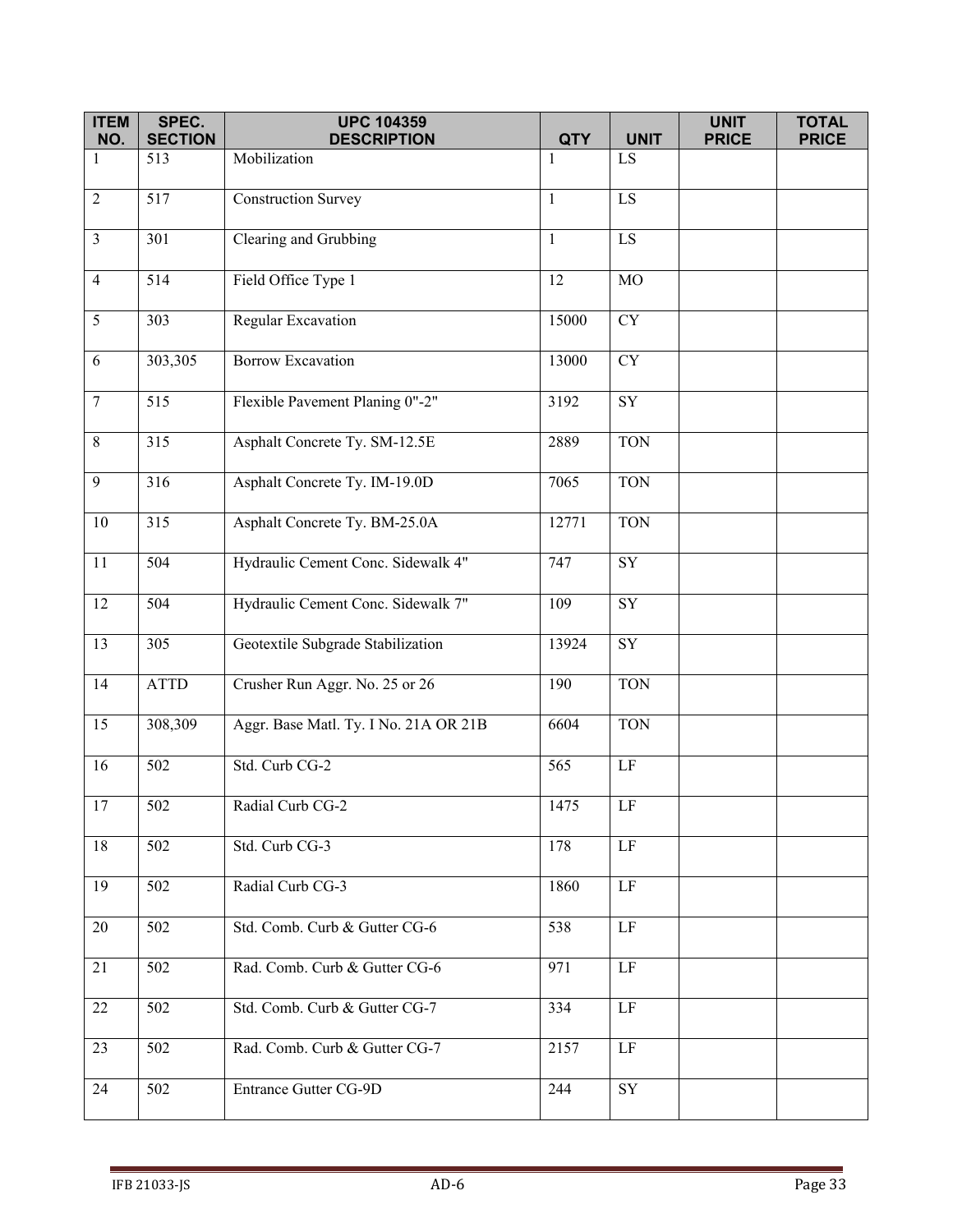| <b>ITEM</b>     | SPEC.            | <b>UPC 104359</b>                 |                |                            | <b>UNIT</b>  | <b>TOTAL</b> |
|-----------------|------------------|-----------------------------------|----------------|----------------------------|--------------|--------------|
| NO.             | <b>SECTION</b>   | <b>DESCRIPTION</b>                | <b>QTY</b>     | <b>UNIT</b>                | <b>PRICE</b> | <b>PRICE</b> |
| 25              | 504              | CG-12 Detectable Warning Surface  | 30             | SY                         |              |              |
| $\overline{26}$ | $\overline{502}$ | Median Strip MS-1                 | 174            | $\overline{\text{SY}}$     |              |              |
| 27              | 502              | Sign Island SI-2                  | 108            | ${\rm SY}$                 |              |              |
| 28              | 302              | 15" Conc. Pipe                    | 1313           | $\rm LF$                   |              |              |
| 29              | 302              | 18" Conc. Pipe                    | 812            | $\rm LF$                   |              |              |
| 30              | 302              | 24" Conc. Pipe                    | 515            | $\rm LF$                   |              |              |
| 31              | 302              | 30" Conc. Pipe                    | 336            | $\rm LF$                   |              |              |
| $\overline{32}$ | 302              | 36" Conc. Pipe                    | 60             | LF                         |              |              |
| 33              | 302              | 18" End Section ES-1              | $\overline{3}$ | $\mathop{\rm EA}\nolimits$ |              |              |
| 34              | 302              | 30" End Section ES-1              | $\mathbf{1}$   | $\mathop{\rm EA}\nolimits$ |              |              |
| 35              | 302              | 36" End Section ES-1              | 2              | EA                         |              |              |
| 36              | 302              | Drop Inlet DI-2B, L=4'            | $\overline{3}$ | $\mathop{\rm EA}\nolimits$ |              |              |
| 37              | 302              | Drop Inlet DI-3A, L=2.5'          | $\overline{3}$ | EA                         |              |              |
| $\overline{38}$ | 302              | Drop Inlet DI-3B, L=4'            | 10             | $\rm EA$                   |              |              |
| 39              | 302              | Drop Inlet DI-3B, L=6'            | $\overline{2}$ | $\rm EA$                   |              |              |
| 40              | 302              | Drop Inlet DI-3B, L=8'            | $\mathbf{1}$   | $\mathop{\rm EA}\nolimits$ |              |              |
| 41              | 302              | Drop Inlet DI-3C, L=6'            | $\mathbf{1}$   | EA                         |              |              |
| 42              | 302              | Drop Inlet DI-3C, L=8'            | $\mathbf{1}$   | $\mathop{\rm EA}\nolimits$ |              |              |
| 43              | 302              | Drop Inlet DI-3C, L=12'           | $\overline{2}$ | EA                         |              |              |
| 44              | $\overline{302}$ | Manhole, MH-1 or 2                | 33             | $\rm LF$                   |              |              |
| 45              | 302              | Frame & Cover, MH-1               | $\overline{9}$ | $\mathop{\rm EA}\nolimits$ |              |              |
| 46              | 302              | DI-Precast Top (T-DI-3A)          | $\overline{2}$ | $\mathbf{E}\mathbf{A}$     |              |              |
| 47              | 414              | Erosion Control Stone EC-1, CL 1  | 44             | <b>TON</b>                 |              |              |
| 48              | 414              | Erosion Control Stone EC-1, CL A1 | $\overline{4}$ | <b>TON</b>                 |              |              |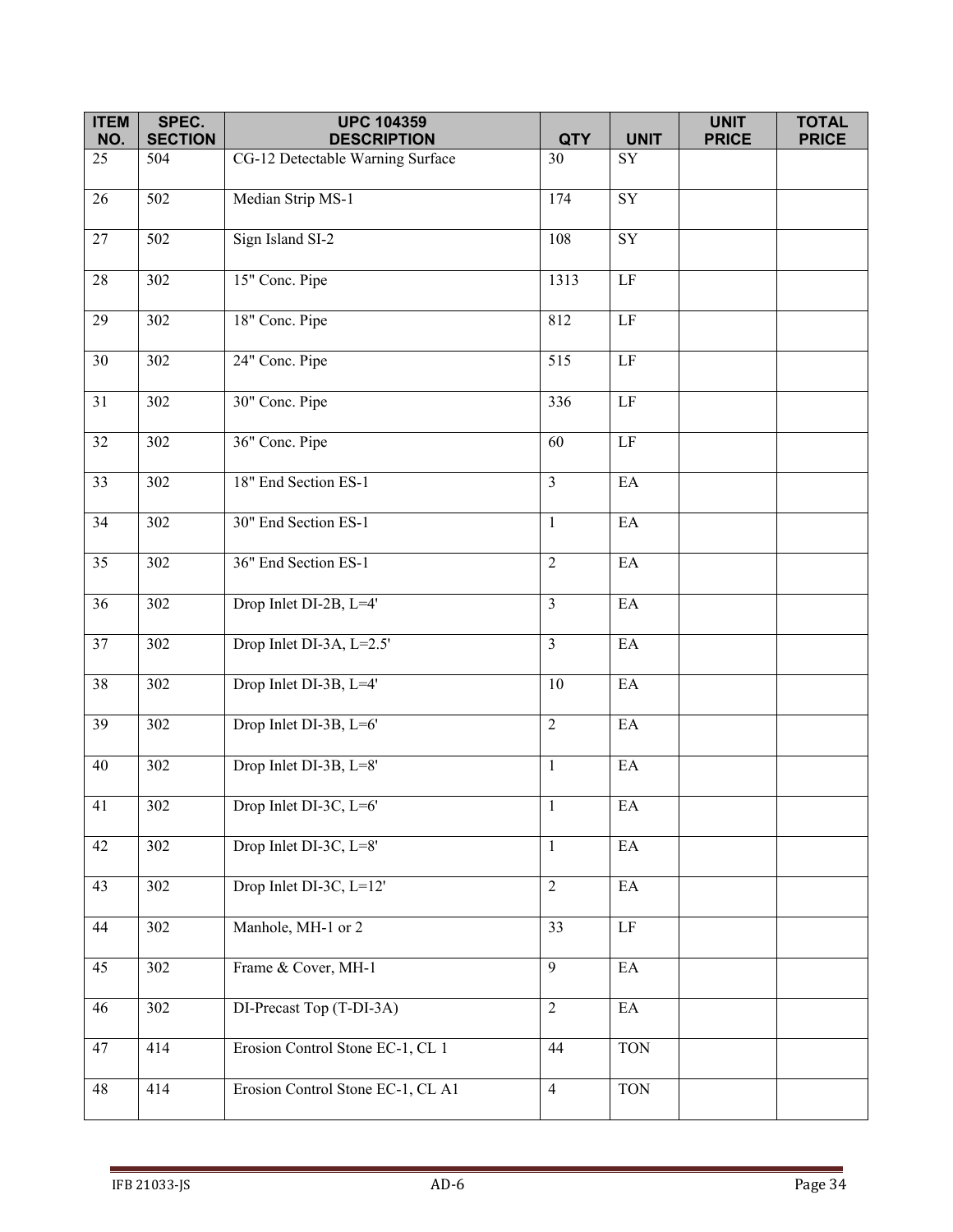| <b>ITEM</b> | SPEC.                 | <b>UPC 104359</b>                                 |                 |                            | <b>UNIT</b>  | <b>TOTAL</b> |
|-------------|-----------------------|---------------------------------------------------|-----------------|----------------------------|--------------|--------------|
| NO.<br>49   | <b>SECTION</b><br>510 | <b>DESCRIPTION</b><br>Modify Existing Structure   | <b>QTY</b><br>5 | <b>UNIT</b><br>EA          | <b>PRICE</b> | <b>PRICE</b> |
|             |                       |                                                   |                 |                            |              |              |
| 50          | 302                   | Storm Water Man. Drain Structure, SWM-1           | 6               | $\rm LF$                   |              |              |
| 51          | <b>PLAN</b>           | <b>Aquatic Bench Planting</b>                     | 884             | <b>SY</b>                  |              |              |
| 52          | 704                   | Type B Class I Pvmt Line Mrkg 4"                  | 6845            | LF                         |              |              |
| 53          | 704                   | Type B Class I Pvmt Line Mrkg 6"                  | 9766            | LF                         |              |              |
| 54          | 704                   | Type B Class I Pvmt Line Mrkg 24"                 | 1010            | $\rm LF$                   |              |              |
| 55          | 704                   | Pvmt Symb Mrkg Sgl Turn Arrow Ty B Cl I           | 27              | EA                         |              |              |
| 56          | 704                   | Pvmt Symb Mrkg Lane Reduction Arrow Ty B<br>Cl I  | $\overline{2}$  | EA                         |              |              |
| 57          | 704                   | Pvmt Symb Mrkg Yield 1" x 1.5" Ty B Cl I          | 9               | EA                         |              |              |
| 58          | 701                   | Sign Panel                                        | 84              | $\rm SF$                   |              |              |
| 59          | 700                   | Sign Post STP-1, 2-1/2", 12 Gage                  | 297             | LF                         |              |              |
| 60          | 700                   | Conc. Sign Foundation STP-1, Type A               | 27              | EA                         |              |              |
| 61          | 510                   | Relocate Exist. I Post Ground Mount Sign<br>Panel | 16              | $\mathop{\rm EA}\nolimits$ |              |              |
| 62          | 303                   | Temp. Silt Fence Type A                           | 4180            | $\rm LF$                   |              |              |
| 63          | 303                   | Inlet Protection, Type B                          | 26              | EA                         |              |              |
| 64          | 303                   | Check Dam. Rock Ty. II                            | 29              | $\mathop{\rm EA}\nolimits$ |              |              |
| 65          | 303                   | <b>Culvert Inlet Protection</b>                   | $5\overline{)}$ | $\mathop{\rm EA}\nolimits$ |              |              |
| 66          | 606                   | Rolled Erosion Ctrl Product EC-3 Type 3           | 488             | $\overline{\text{SY}}$     |              |              |
| 67          | 602                   | Topsoil Class A 2"                                | 450             | CY                         |              |              |
| 68          | 602                   | Topsoil Class B 2"                                | 450             | CY                         |              |              |
| 69          | 603                   | Regular Seed                                      | 840             | $\rm LB$                   |              |              |
| $70\,$      | 603                   | Overseeding                                       | 120             | $\rm LB$                   |              |              |
| 71          | 603                   | Temporary Seed                                    | 120             | $\rm LB$                   |              |              |
| 72          | 603                   | Fertilizer                                        | 1250            | $\rm LB$                   |              |              |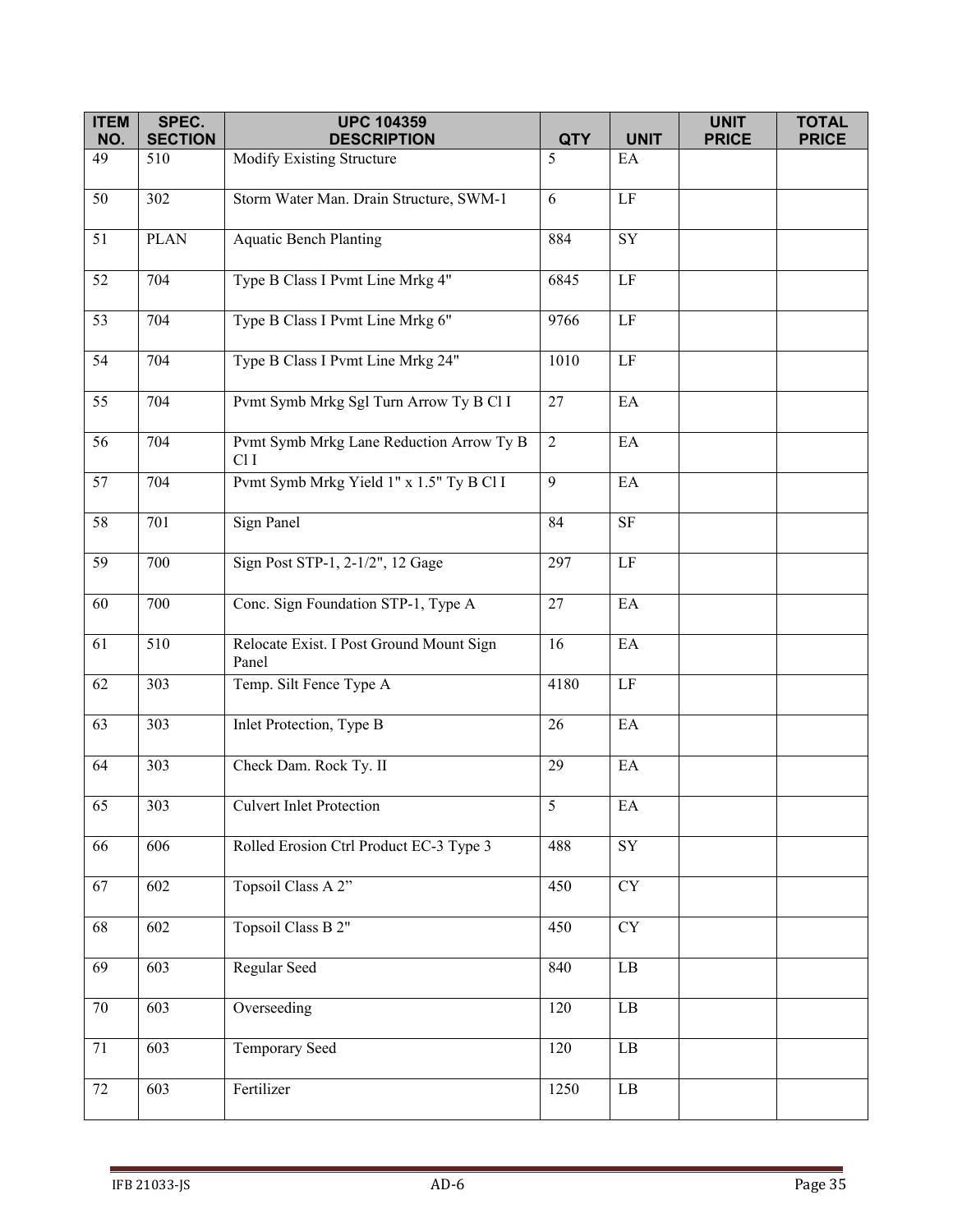| <b>ITEM</b>     | SPEC.                 | <b>UPC 104359</b>                                       |                  | <b>UNIT</b>                | <b>UNIT</b>  | <b>TOTAL</b><br><b>PRICE</b> |
|-----------------|-----------------------|---------------------------------------------------------|------------------|----------------------------|--------------|------------------------------|
| NO.<br>73       | <b>SECTION</b><br>603 | <b>DESCRIPTION</b><br>Lime                              | <b>QTY</b><br>14 | <b>TON</b>                 | <b>PRICE</b> |                              |
|                 |                       |                                                         |                  |                            |              |                              |
| 74              | 508                   | Demo of Pavement Flexible                               | 3600             | $\overline{\text{SY}}$     |              |                              |
| 75              | 510                   | Remove/Relocate Exist. Mailbox                          | 6                | EA                         |              |                              |
| 76              | 510                   | Remove Exist. Pipe                                      | 1367             | $\rm LF$                   |              |                              |
| 77              | 510                   | Remove Exist. Drainage Structure                        | 12               | EA                         |              |                              |
| 78              | 509                   | Flowable Backfill                                       | $\overline{3}$   | <b>CY</b>                  |              |                              |
| 79              | 516                   | Closing Well                                            | $\overline{2}$   | EA                         |              |                              |
| $\overline{80}$ | 700                   | 4 Conductor Cable                                       | 2820             | $\rm LF$                   |              |                              |
| 81              | 700                   | 6 Conductor Cable                                       | 11109            | $\rm LF$                   |              |                              |
| 82              | 808                   | Fiber Optic Cable 144 Strand                            | 2388             | $\rm LF$                   |              |                              |
| 83              | 808                   | Fiber Optic Drop Cable 12 Strand                        | 198              | $\rm LF$                   |              |                              |
| 84              | 808                   | Underground Splice Enclosure                            | $\mathbf{1}$     | EA                         |              |                              |
| 85              | 809                   | Managed Field Ethernet Switch 100 MBPS                  | $\mathbf{1}$     | EA                         |              |                              |
| 86              | 809                   | Distribution SFP Module 100 MBPS, LC, and<br>Short Haul | $\overline{2}$   | EA                         |              |                              |
| 87              | 700                   | 2" PVC Conduit (SCH. 40)                                | 2131             | $\rm LF$                   |              |                              |
| $88\,$          | 700                   | 2" HDPE Conduit (SCH. 80)                               | 855              | $\rm LF$                   |              |                              |
| 89              | 700                   | Trench Excavation ECI-1                                 | 2131             | LF                         |              |                              |
| 90              | 700                   | Bored Conduit 2"                                        | 855              | $\rm LF$                   |              |                              |
| 91              | 700                   | Junction Box JB-S1                                      | 29               | EA                         |              |                              |
| 92              | 700                   | Junction Box JB-S2                                      | 8                | EA                         |              |                              |
| 93              | 700                   | Junction Box JB-S3                                      | $\mathbf{1}$     | $\mathop{\rm EA}\nolimits$ |              |                              |
| 94              | 700                   | Electrical Service SE-9 Type B                          | $\mathbf{1}$     | EA                         |              |                              |
| $\overline{95}$ | 705                   | Control Center CCW-1 Type B                             | $\mathbf{1}$     | $\mathop{\rm EA}\nolimits$ |              |                              |
| 96              | $\operatorname{ATTD}$ | <b>Lighting Controller Gateway</b>                      | $\mathbf{1}$     | $\mathop{\rm EA}\nolimits$ |              |                              |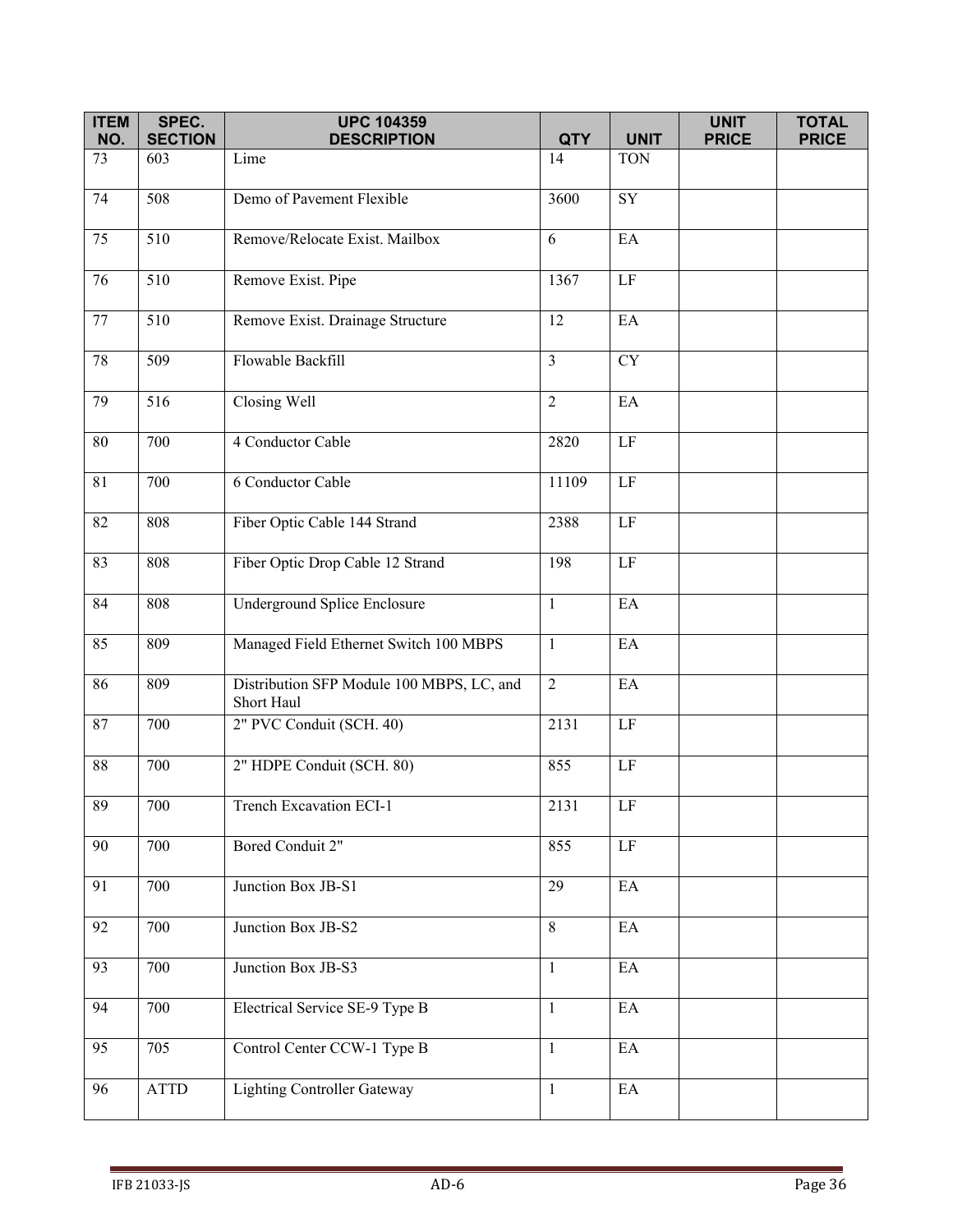| <b>ITEM</b> | SPEC.          | <b>UPC 104359</b>                                                    |                |                            | <b>UNIT</b>  | <b>TOTAL</b> |
|-------------|----------------|----------------------------------------------------------------------|----------------|----------------------------|--------------|--------------|
| NO.         | <b>SECTION</b> | <b>DESCRIPTION</b>                                                   | <b>QTY</b>     | <b>UNIT</b>                | <b>PRICE</b> | <b>PRICE</b> |
| 97          | <b>ATTD</b>    | <b>Lighting Controller Node</b>                                      | 29             | EA                         |              |              |
| 98          | <b>ATTD</b>    | Roadway Luminaire (35FT MH, Dual 12FT<br>Arms, 244W)                 | $\overline{7}$ | $\mathop{\rm EA}\nolimits$ |              |              |
| 99          | <b>ATTD</b>    | Roadway Luminaire (35FT MH, 12FT Arms,<br>244W)                      | 10             | EA                         |              |              |
| 100         | <b>ATTD</b>    | Roadway Luminaire (35FT MH, 8FT Arms,<br>244W)                       | 5              | EA                         |              |              |
| 101         | <b>ATTD</b>    | City Standard Traffic Signal Cabinet                                 | $\mathbf{1}$   | $\mathbf{E}\mathbf{A}$     |              |              |
| 102         | <b>ATTD</b>    | City Standard Traffic Signal Controller                              | $\mathbf{1}$   | $\mathbf{E}\mathbf{A}$     |              |              |
| 103         | 700            | Concrete Foundation (CF-3)                                           | $\mathbf{1}$   | EA                         |              |              |
| 104         | 703            | Uninterruptible Power Supply Cabinet<br>(Detached)                   | $\mathbf{1}$   | $\mathop{\rm EA}\nolimits$ |              |              |
| 105         | <b>ATTD</b>    | Traffic UPS System with Natural Gas<br>Generator Backup              | $\mathbf{1}$   | EA                         |              |              |
| 106         | 700            | Pedestal Pole (PF-2 10')                                             | $\overline{2}$ | $\mathop{\rm EA}\nolimits$ |              |              |
| 107         | 700            | Pedestal Pole (PF-2 6')                                              | $\mathbf{1}$   | $\mathop{\rm EA}\nolimits$ |              |              |
| 108         | 700            | Concrete Foundation (PF-2)                                           | $\overline{3}$ | EA                         |              |              |
| 109         | 700            | Signal Pole (MP-3, Type A)                                           | $\mathbf{1}$   | EA                         |              |              |
| 110         | 700            | Signal Pole (MP-3, Type B1)                                          | 2              | $\mathop{\rm EA}\nolimits$ |              |              |
| 111         | 700            | Signal Pole (MP-3, Type E1)                                          | $\mathbf{1}$   | $\mathop{\rm EA}\nolimits$ |              |              |
| 112         | 700            | Mast Arm (45')                                                       | $\mathbf{1}$   | EA                         |              |              |
| 113         | 700            | Mast Arm (50')                                                       | $\mathbf{1}$   | EA                         |              |              |
| 114         | 700            | Mast Arm (65')                                                       | $\mathbf{1}$   | $\rm EA$                   |              |              |
| 115         | 700            | Mast Arm (70')                                                       | $\mathbf{1}$   | EA                         |              |              |
| 116         | 700            | Concrete Foundation (PF-8, no wing walls)                            | $\overline{4}$ | EA                         |              |              |
| 117         | 703            | Traffic Signal Head Section, (LED 12",<br>Retroreflective Backplate) | 54             | $\rm EA$                   |              |              |
| 118         | 703            | Pedestrian Signal Head (SP-8)                                        | 6              | $\mathop{\rm EA}\nolimits$ |              |              |
| 119         | 703            | Hanger Assembly (SM-3 One-Way)                                       | 18             | EA                         |              |              |
| 120         | 703            | Hanger Assembly (SMB-3 One-Way)                                      | 6              | EA                         |              |              |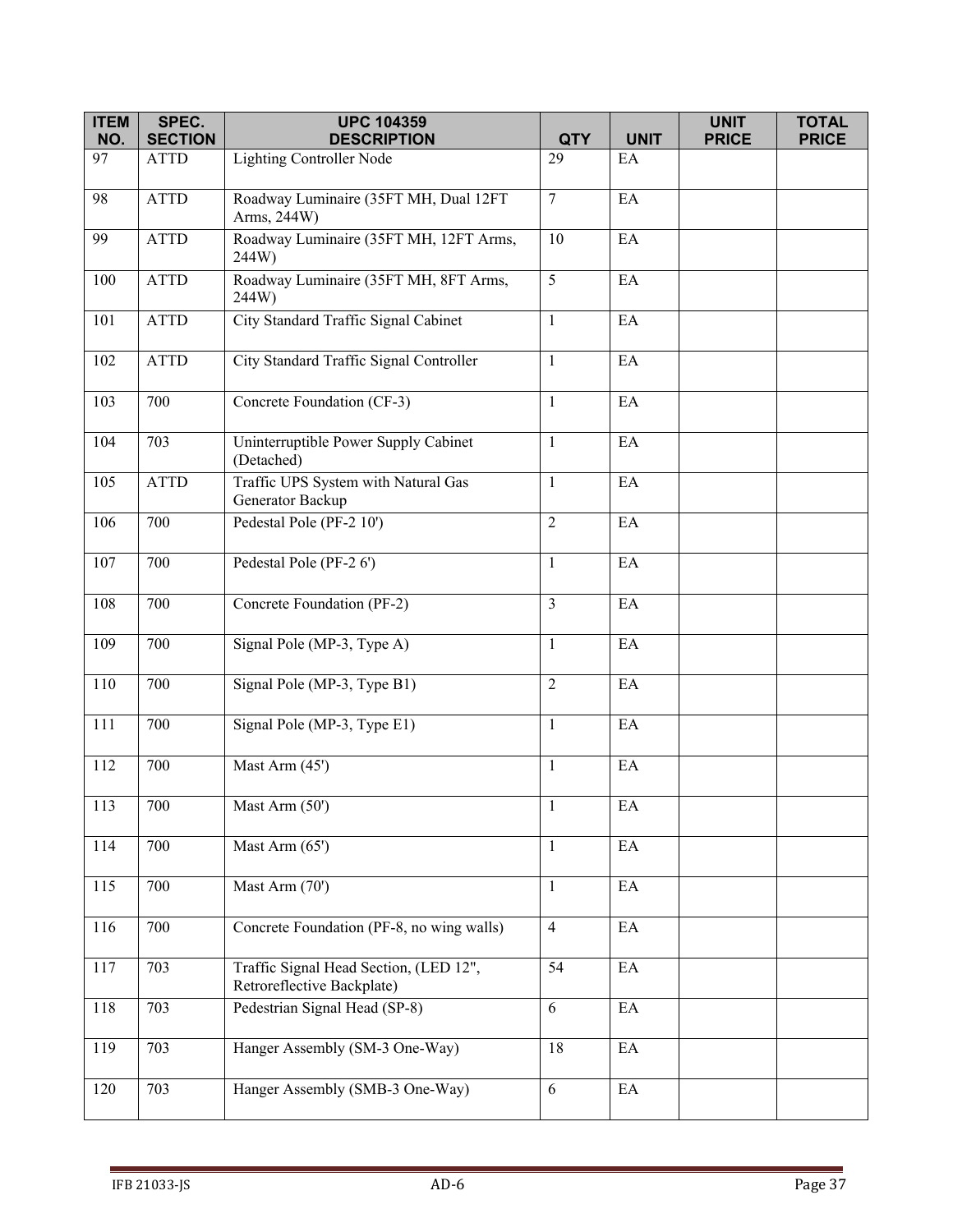| <b>ITEM</b> | SPEC.          | <b>UPC 104359</b>                                               |                         |                            | <b>UNIT</b>  | <b>TOTAL</b> |
|-------------|----------------|-----------------------------------------------------------------|-------------------------|----------------------------|--------------|--------------|
| NO.         | <b>SECTION</b> | <b>DESCRIPTION</b>                                              | <b>QTY</b>              | <b>UNIT</b>                | <b>PRICE</b> | <b>PRICE</b> |
| 121         | 701            | Sign Panel                                                      | 13                      | $\rm SF$                   |              |              |
| 122         | 703            | Pedestrian Actuation (PA-2)                                     | 5                       | $E$ A                      |              |              |
| 123         | 703            | Pedestrian Actuation (PA-4)                                     | $\mathbf{1}$            | $\mathop{\rm EA}\nolimits$ |              |              |
| 124         | 700            | Electrical Service (SE-5)                                       | $\mathbf{1}$            | EA                         |              |              |
| 125         | 700            | Electrical Service Grounding Electrode (10-<br>foot)            | $\mathbf{1}$            | EA                         |              |              |
| 126         | 700            | Junction Box (JB-S1)                                            | $\overline{\mathbf{3}}$ | $\mathop{\rm EA}\nolimits$ |              |              |
| 127         | 700            | Junction Box (JB-S2)                                            | $\overline{4}$          | EA                         |              |              |
| 128         | 700            | Junction Box (JB-S3)                                            | $\mathbf{1}$            | EA                         |              |              |
| 129         | 700            | Conduit (2" GRS)                                                | $20\,$                  | $\rm LF$                   |              |              |
| 130         | 700            | Conduit (2" PVC)                                                | 50                      | $\rm LF$                   |              |              |
| 131         | 700            | Conduit (3" PVC)                                                | 135                     | $\rm LF$                   |              |              |
| 132         | 700            | Bored Conduit (3" HDPE)                                         | 880                     | $\rm LF$                   |              |              |
| 133         | 700            | Conduit (4" PVC)                                                | 20                      | $\rm LF$                   |              |              |
| 134         | 700            | Bored Conduit (4" HDPE)                                         | 280                     | LF                         |              |              |
| 135         | 700            | Conductor Cable, 1C/6 AWG                                       | 400                     | $\operatorname{LF}$        |              |              |
| 136         | 700            | Conductor Cable, 2C/14 AWG                                      | 1300                    | $\rm LF$                   |              |              |
| 137         | 700            | Conductor Cable, 5C/14 AWG                                      | 3600                    | LF                         |              |              |
| 138         | 700            | Conductor Cable, 7C/14 AWG                                      | 1500                    | $\rm LF$                   |              |              |
| 139         | 700            | Conductor Cable, 3C/12 AWG                                      | 1100                    | $\rm LF$                   |              |              |
| 140         | 703            | <b>Emergency Vehicle Preemption Detection</b><br>System (4 Way) | $\mathbf{1}$            | EA                         |              |              |
| 141         | 703            | <b>Emergency Vehicle Preemption Detector Cable</b>              | 1200                    | $\rm LF$                   |              |              |
| 142         | <b>ATTD</b>    | Wifi Detector                                                   | $\mathbf{1}$            | $\rm EA$                   |              |              |
| 143         | ATTD           | Video Detection System                                          | $\mathbf{1}$            | EA                         |              |              |
| 144         | <b>ATTD</b>    | Video Detection Cable                                           | 1850                    | $\rm LF$                   |              |              |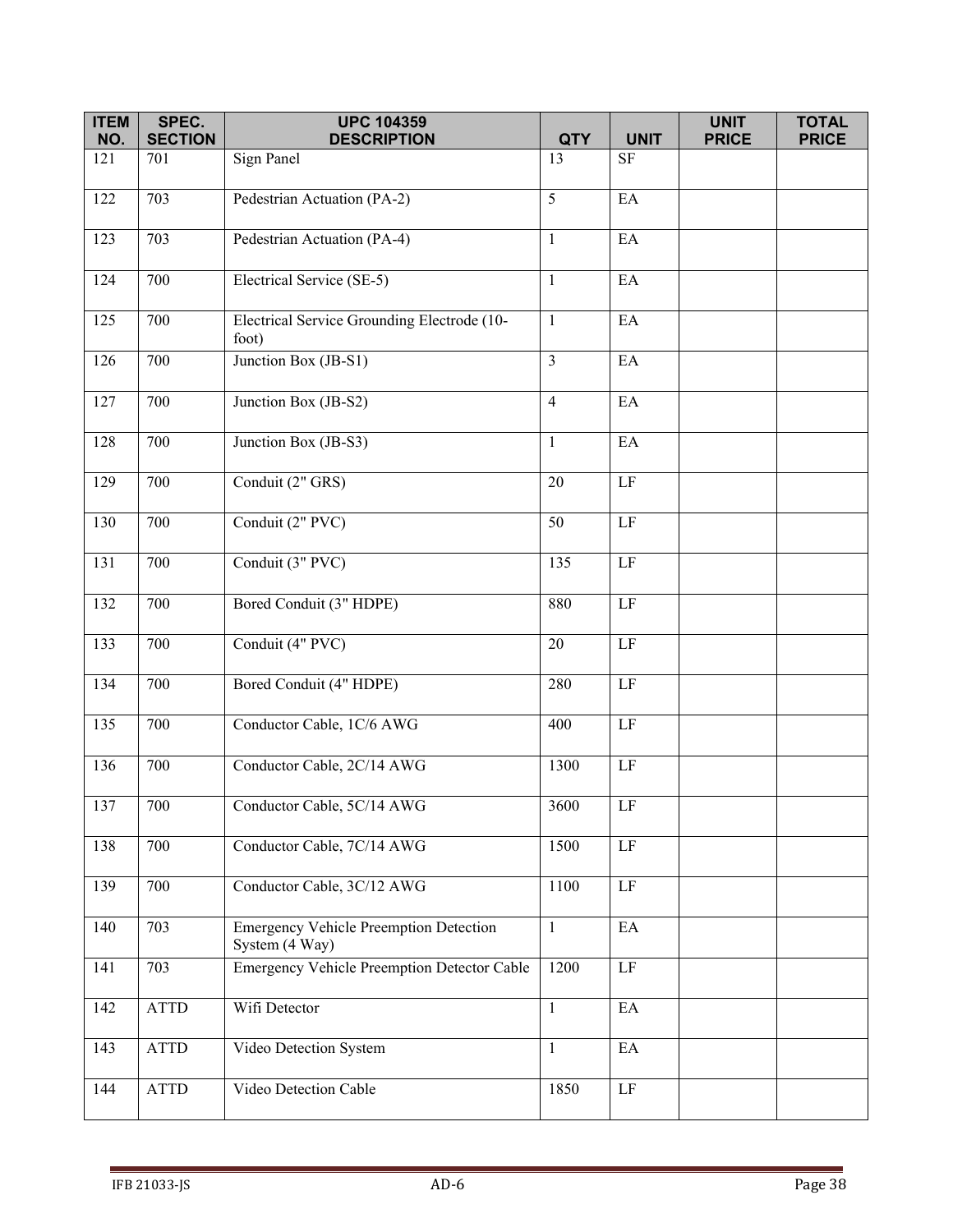| <b>ITEM</b> | SPEC.          | <b>UPC 104359</b>                                                                                        |                |                 | <b>UNIT</b>  | <b>TOTAL</b> |
|-------------|----------------|----------------------------------------------------------------------------------------------------------|----------------|-----------------|--------------|--------------|
| NO.         | <b>SECTION</b> | <b>DESCRIPTION</b>                                                                                       | <b>QTY</b>     | <b>UNIT</b>     | <b>PRICE</b> | <b>PRICE</b> |
| 145         | <b>ATTD</b>    | Pan/Tilt/Zoom Camera and Equipment                                                                       | 1              | EA              |              |              |
| 146         | <b>ATTD</b>    | Pan/Tilt/Zoom Cable                                                                                      | 100            | LF              |              |              |
| 147         | <b>ATTD</b>    | LED Internally Illuminated Street Name Sign<br>(96", Mast Arm Mounted, Single Face, Single<br>Text Line) | $\overline{2}$ | EA              |              |              |
| 148         | <b>ATTD</b>    | LED Internally Illuminated Street Name Sign<br>(96", Mast Arm Mounted, Single Face, Double<br>Text Line) | $\overline{2}$ | EA              |              |              |
| 149         | 700            | Trench Excavation (ECI-1)                                                                                | 150            | $\rm LF$        |              |              |
| 150         | <b>ATTD</b>    | Remove Existing Signal Equipment                                                                         | $\mathbf{1}$   | LS              |              |              |
| 151         | 511            | <b>Allaying Dust</b>                                                                                     | 200            | <b>HR</b>       |              |              |
| 152         | 512            | Group 2 Channelizing Devices                                                                             | 26040          | <b>DAY</b>      |              |              |
| 153         | 512            | Type III 3 Barricade 8'                                                                                  | $\overline{7}$ | EA              |              |              |
| 154         | 512            | Traffic Barrier Ser. Conc. MB-7D PC                                                                      | 3399           | $\rm LF$        |              |              |
| 155         | 512            | Electronic Arrow Board                                                                                   | 1800           | HR              |              |              |
| 156         | 512            | Truck Mounted Attenuator                                                                                 | 1800           | <b>HR</b>       |              |              |
| 157         | 512            | Impact Atten. Ser. Ty. 1 TL-3, >=40 MPH                                                                  | 12             | EA              |              |              |
| 158         | 512            | Port. Changeable Mess. Sign                                                                              | 2688           | <b>HR</b>       |              |              |
| 159         | 512            | Flagger Service                                                                                          | 80             | <b>HR</b>       |              |              |
| 160         | <b>ATTD</b>    | <b>Uniformed Flaggers</b>                                                                                | 96             | $\rm{HR}$       |              |              |
| 161         | 512            | Eradication of Exist. Linear Pvmt Marking                                                                | 10000          | $\rm LF$        |              |              |
| 162         | 512            | Type D Class II Temp Pvmt Mrkg 4"                                                                        | 26000          | $\rm LF$        |              |              |
| 163         | 512            | Type D Class II Temp Pvmt Mrkg 6"                                                                        | 13000          | $\rm LF$        |              |              |
| 164         | 512            | Type D Class II Temp Pvmt Mrkg 24"                                                                       | 530            | $\rm LF$        |              |              |
| 165         | 512            | Sign Wood Post 4" x 4"                                                                                   | 40             | $\overline{LF}$ |              |              |
| 166         | 512            | Temporary (Construction) Sign                                                                            | 64             | $\rm{SF}$       |              |              |
| 167         | 512            | Temp. Pvmt Symbol Mrkg (Single Turn<br>Arrow), Ty. A                                                     | $\,8\,$        | EA              |              |              |
| 168         | 512            | Temporary Traffic Control Signal (Manning<br>Bridge Road)                                                | $\mathbf{1}$   | LS              |              |              |